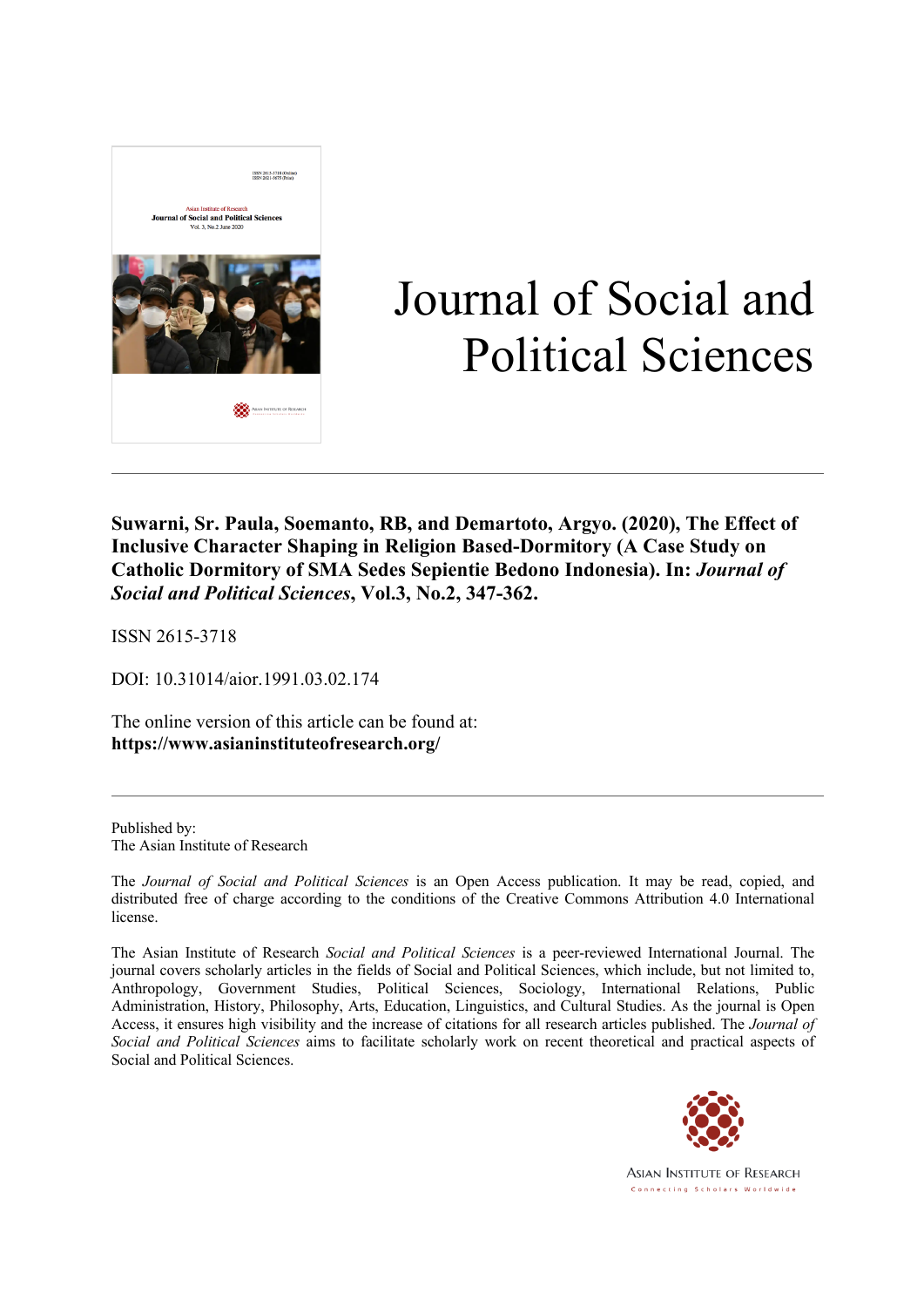

## The Effect of Inclusive Character Shaping in Religion Based-Dormitory (A Case Study on Catholic Dormitory of SMA Sedes Sepientie Bedono Indonesia)

Sr. Paula Suwarni<sup>1</sup>, RB Soemanto<sup>2</sup>, Argyo Demartoto<sup>3</sup>

<sup>1</sup>A Student of Postgraduate Program, Department of Sociology, Faculty of Social and Political Sciences, Universitas Sebelas Maret, Surakarta Indonesia

2,3Department of Sociology, Faculty of Social and Political Sciences, Universitas Sebelas Maret, Surakarta, Indonesia

Correspondence: Sr. Paula Suwarni, Postgraduate Program, Department of Sociology, Faculty of Social and Political Sciences, Universitas Sebelas Maret, Surakarta Indonesia. E-mail: paulahelga95@gmail.com

#### **Abstract**

This research aimed to find out and to explain, to analyze the effect of Inclusive Character shaping in Religion-Based Dormitory in SMA Sedes Sapientie Bedono. This study was a qualitative research with case study approach. The informants were selected using purposive sampling technique. Four (4) main informants were employed in this study, coming from 4 11th and 12th male and female graders of SMA Sedes Sapientie (Sedes Sapiente Senior High School). Meanwhile, key informants consisted of 2 informants: dormitory founder and manager of SMA Sedes Sapientie, and 15 supporting informants: 1 headmaster, 2 teachers, 5 consultants, 1 alumnus of SMA Sedes Sapientie, 2 representatives of student's parents, and 4 community leaders. The methods of collecting data used were observation, interview and documentation study. Technique of analyzing data involved three stages: data reduction, data display, and conclusion drawing. Data verification was conducted using source and time triangulations from the result of observation and the in-depth collection of field data. The result of research showed that 1) the establishment of inclusive character in SMA Sedes's dormitory can be the students' vehicle to realize an ideal character based on spiritual values. Such education model can result in opened character, egalitarianism, high-humanity spirit, ability of appreciating the difference within society and 2) the effect of inclusive character shaping brings out positive change to the students themselves, parents, and surrounding people.

**Keywords**: Dormitory, Inclusive Character, Effect

#### **1. Introduction**

The model of dormitory-school organization is actually not new in education realm in homeland. In Indonesian education history, dormitory model has been known for its varying names since a long time ago, such as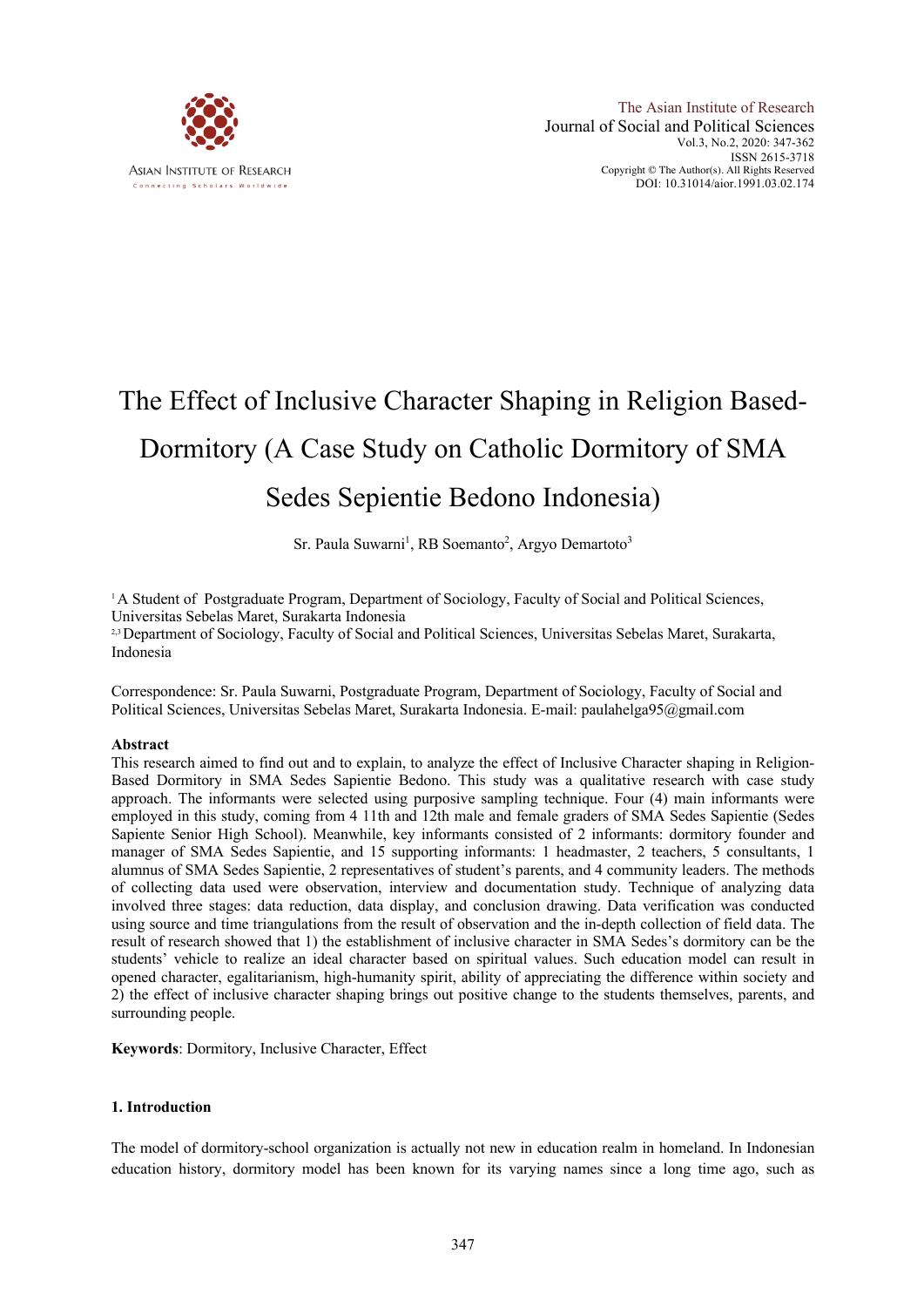internaat, perguruan (institution) or *Pondok Pesantren* (Islamic Boarding School). Through this model, the organization of education is conducted and undertaken by students living in school complex for 24 hours. Through dormitory-school model, education service is given to students comprehensively and integrated into all aspects of service, from students' personality establishment, character, knowledge, creativity, skill, to behavior. This model is chosen to create the graduates with good character and high competency based on spiritual values. Generally, the dormitory school in the world was originally affected by religious values, so that the dormitory school established in early times is the religious dormitory one. It develops with time. Currently, not all dormitory schools are affiliated with religious environment and their learning method has changed fundamentally as well. Most dormitory schools provide full-time education comprehensively now (Wawan, Setiawan, et.al.: 2018).

Dormitory education model is implemented widely by education institutions and some of it is based on religious tenet, one of which is Catholic religion. In Catholic religion, dormitory education model has been existing since a long time ago, even before Indonesia's independence. Catholic religion dormitory school appeared firstly in Mendut, Magelang. In 1908, Dutch Van Heythuysen OSF (Ordo Santo Fransiskus) Sisters (Nuns) responded to the need for education service by establishing female-specific school in Mendut Magelang (Een Zuster Franciskanes, 1925). Mendut is a place for female students to shape disciplined self and personality comprehensively, providing fundamental experience to be able to reform life. Mendut is a formal school and dormitory with curriculum corresponding to Dutch Colonial government regulation at that time. Mendut women were educated in modesty, independency, intelligence, responsibility, and high spirituality (Deus Providebit, 1995). These Female Teacher School and Mendut Dormitory were intended to educated dependable nation female cadres and to make them militant persons, with sturdy and integral creed, smart thinking, care about others moreover the poor, and skillful hands to do anything (Hastrini, 2012). Mendut dormitory school affected considerably the wide society not only in Mendut Magelang but also in the archipelago. Ex-Mendut female graduates were always expected to continue their studies and to work for humanity. Many ex-Mendut female graduates become successful evangelists, help education and health in many remote areas (Widyosuyono, A 2000).

Society development and growth give new faces and create a change, among others, in education line. Information and technology development, in fact, provides another side to the growth of adolescent generation, particularly school-age children. Free social intercourse occurs prevalently among adolescents. Character education taught at school cannot be internalized well into students.

Marsudirini Foundation, as an education institution established in 1954, attempts to make some reforms in management or regulation, through religion-based dormitory education system. SMA Sedes Sapientie (Sedes Sapiente Senior High School) as one of education institutions under Marsudirini Foundation contributes to creating students with good character through dormitory education, thereby can improve human resource quality in Indonesia. In the attempt of creating character, SMA Sedes Sapientie as an education institution at formal level attempts to make some innovations to apply the development of character shaping with an integrated education through religion-based dormitory education system, expectedly to produce students and school graduates with inclusive character. The creation of inclusive character is expected to exert positive effect on self, parents, and society.

Character shaping through dormitory school program is responded to positively by some studies. Chatarina Dewi Anggraeni has ever conducted a similar study, the finding of which focused more on discussing students' discipline level in Stella Duce Samirono dormitory of Yogyakarta in relation to the school dormitory's order. In addition, Andri Septilinda Susiyani conducted a similar study emphasizing on boarding school's education and its relevance to the objective of Islamic education in Modern Muhammadiyah Boarding School (MBS) of Yogyakarta. Therefore, this research studies more in-depth the effect of inclusive character shaping in religionbased dormitory school in SMA Sedes Sapientie Bedono, Indonesia.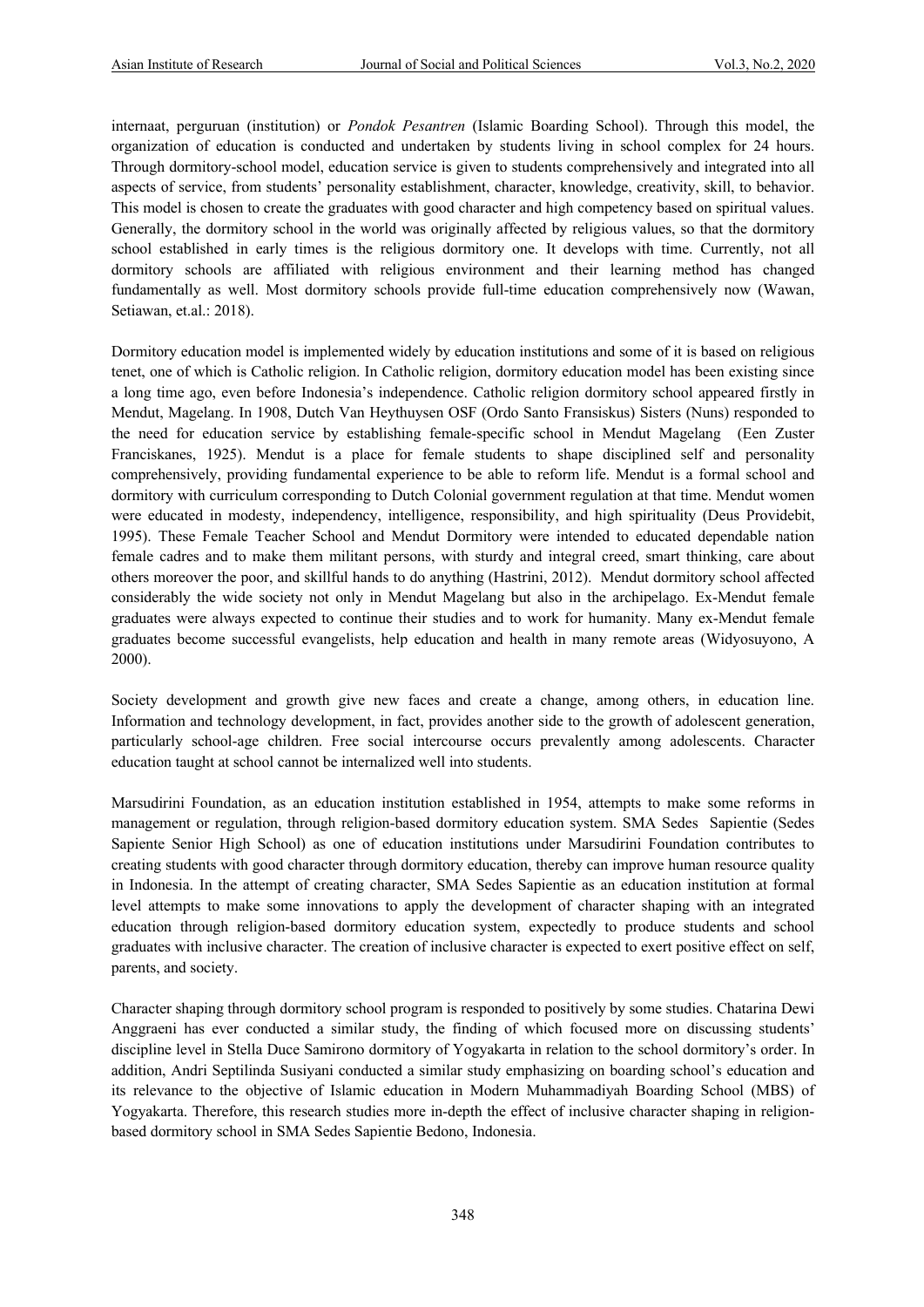#### **2. Literature Review**

Dormitory school is a school model with higher demand than the regular school (Vembriarto, 1993). Such the demand can exert either a positive or negative effect on its students. The positive effect of dormitory school is that it creates an adequate and intensive learning room for students. In addition, dormitory school also educates the students to be more independent and accustomed to interacting with friends with different backgrounds enabling them to understand and know the diversity better. Education in dormitory schools is known to have a tight and disciplined standard. Dormitory school or so-called boarding School is an institution in charge of socializing values and norms living within society. In boarding school, there are many activities, in which an individual is led to an understanding of his/her environment culture.

This study employs Nobert's Figuration (processual perspective) theory. This perspective recognizes that a society's current condition is a momentary phase in a long flow of mankind's history development coming from the past, damaging the present, and pushed to various contingencies in the future. Society is put appropriately in historical time: "Each community existing today grows from the previous one and contains the seed of various potential changes in the future" (Elias in Sztompka, 2010).

This changing process is largely unplanned, although it sometimes occurs more briefly or longer than what is imagined originally. No automatism or inevitable quality of change; its process is activated by human being in a variety of complex interrelation, interdependence called "Figuration" by Elias. This process activator can be individual, group, or even state actor. Figuration is the grids stretching the tension, and even increasing and decreasing the tension harming the balance can be a power balancer, formerly moving from one ascending side then to the descending side (Elias in Sztompka, 2010). Such relation network (connecting and confronting people, activating cooperation and generating conflict all at once) is always unstable, ever changing, and encounters all types of permutations. The relation network is an arbitrary pattern or longer or shorter movement pattern. People existing in the "figuration" pattern are a single agent of historical change.

For that reason, the figuration theory's explanation suggested by Nobert Elias is relevant to the problem studied, particularly inter-individual relation interacting and interdependent between students and teachers, students and dormitory administrator, school and dormitory, parent and alumni and school, and school and surrounding people. The effect of inclusive character shaping in Catholic school dormitory of SMA Sedes Sapientie is expected to be an education institution shaping the inclusive character, producing the best graduates and exerting positive effect on the society life.

#### **3**. **Method**

This research took place in Sedes Sapientie Bedono of Semarang Regency for 4 months, from November to February 2020. Type of research employed was the qualitative one with case study approach. Sampling technique employed was purposive sampling; the sample consisted of the 11th and 12th graders of SMA Sedes Sapiente living in school dormitory, dormitory founder, dormitory manager, school dormitory administrator and manger, teacher and headmaster, representative of students' parents and alumni of SMA Sedes Sapientie, and representative of society. Four main informants were employed coming from 4 (four) 11th and 12th male and female graders of SMA Sedes Sapientie. Meanwhile, key informants consisted of 2 persons: dormitory founder and school manager of SMA Sedes Sapientie and 15 supporting informants consisted of 1 headmaster, 2 teachers, 5 consultants, 1 alumnus of SMA Sedes Sapientie, 2 representatives of students' parents, and 4 leaders of Sedes Sapientie community selected to be the informants of research.

Techniques of collecting data used were observation, interview, and documentation. Observation and in-depth interview activities were conducted with informants in dormitory school of SMA Sedes Sapientie, Bedono, Semarang Regency. In addition, the author employed documentation study to complement the process of collecting research data. The author used source triangulation technique to validate the data with data credibility test through observation and interview conducting during the data collection process in the field. This research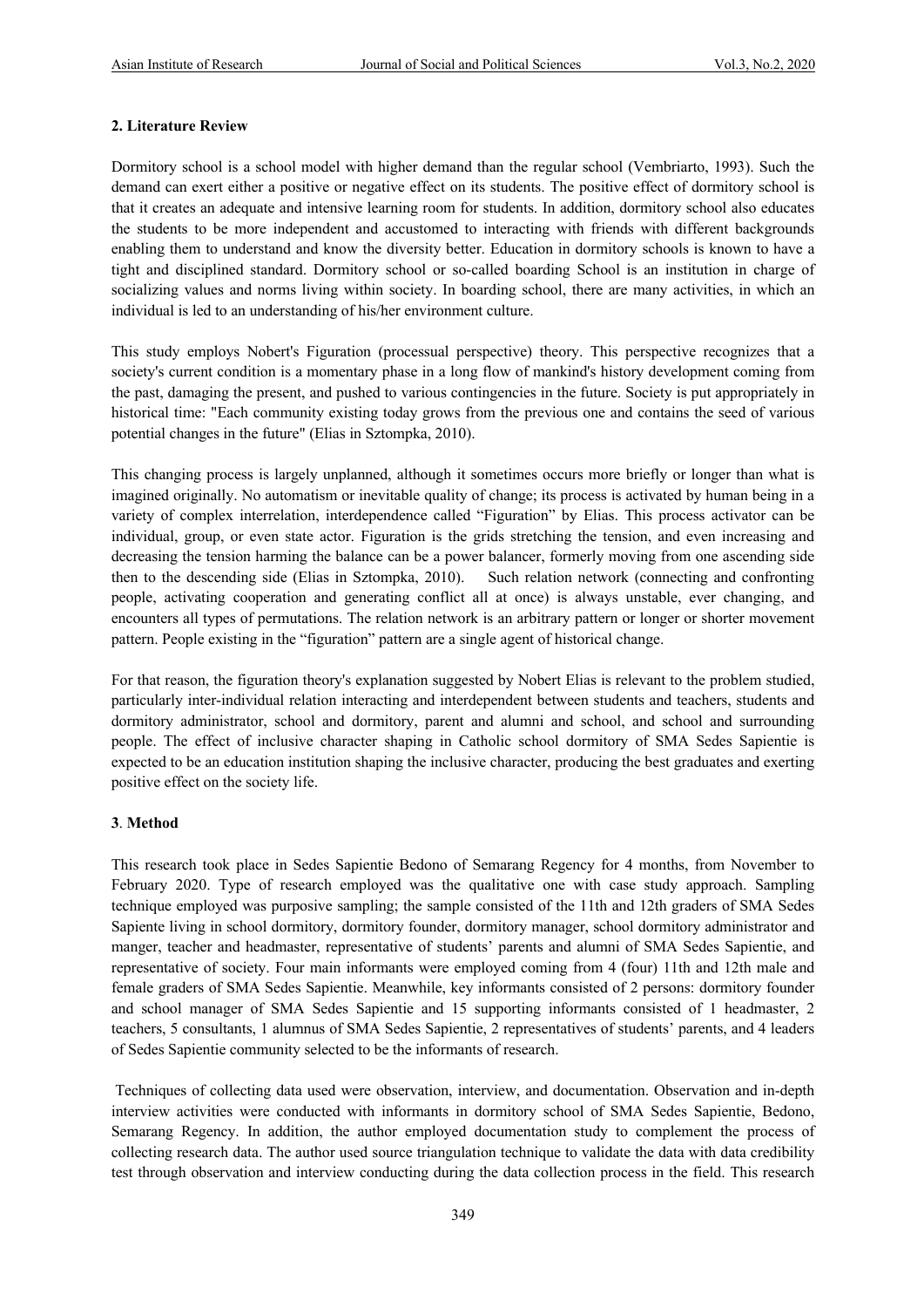employed Miles Haberman's interactive analysis involving field data collection through observation and interview, data reduction in the form of data simplification into important finding points relevant to the concept discussed, concerning the role of institution filtered corresponding to the author's need in doing the research (Djunaidi Ghony and Fauzan Al Manshur, 2014).

Data collected in this study included the effect of inclusive character shaping experienced by the students living in school dormitory of SMA Sedes Sapiente on the students themselves, their parents, and community. The data as displayed in the form of narration and table to facilitate the readers understanding the finding of research. Verification and conclusion drawing included the review on recording and data related to the role of school institution as the inclusive character shaping institution in Sedes Sapiente dormitory, Bedono of Semarang Regency, obtained from the field data. The data was then reinterpreted using the author's view and a conclusion was drawn based on Nobert Elias' figuration theory. From the result of verification, the valid data can be obtained.

#### **4. Results**

### *4.1 The implementation of Inclusive Character Shaping in Dormitory of SMA Sedes Sapientie Bedono-Jambu-Semarang Regency*

SMA Sedes Sapientie Bedono is one of Senior High Schools in Indonesia organizing education using dormitory system with the spirit to develop Christian creed, hope and love without overriding nationality values originating from Pancasila, UUD 1945 (1945 Constitution), *Bhinneka Tunggal Ika* (Unity in Diversity) and NKRI. The implementation of inclusive character shaping in the Dormitory of SMA Sedes Sapientie Bedono has begun since this school's establishment in 1989 and this dormitory was initiated in 1994. This establishment of dormitory-school was inspired by a School Dormitory in Mendut, Magelang, successfully educating students with good character, moreover inclusive character. It can be said that dormitory of SMA Sedes Sapientie Bedono represents Mendut School dormitory at that time, creating good habits with daily life dynamics that will be children's character later. Sedes Bedono Dormitory continues vision-mission of Mendut school dormitory held by OSF sisters from the Netherland. It is confirmed by Mr. G.S, one of teachers pioneering the dormitory school and mentoring the dormitory when it began and now serving as the deputy of Headmaster for Curriculum area. He said that:

The inclusive character shaping has been actually conducted since a long time ago, following the vision and mission of Mendut Dormitory School in the past. The predecessor sisters have initiated by organizing students with varying existing dynamics to create a habit that will be the students' character later". And this inclusive character shaping in Sedes Sapientie dormitory is inspired by the presence of Mendut Dormitory in Dutch Colonial Time. For Sedes, the school has been established in 1989 and the dormitory was initiated in 1994 (GS/22/11/2019).

The statement is confirmed by SA, as the Headmaster of SMA Sedes Sapientie Bedono, saying "The inclusive character shaping in Sedes Senior High School Dormitory has been existing since a long time ago, following the sisters' vision and mission during Dutch time because this school continued the mission of its predecessor sisters, and then applied it to SMA Bedono dormitory. It departed from the apprehension to address the time challenge. Dormitory school has pattern different from other school, so that dormitory is not only the children's residence but also the place to educate and to shape their character from waking up in the morning to waking up again in the following morning (SA16/11/2019).

Marsudirini Foundation established the school with dormitory to integrated education into dormitory in order to create a life habit for students and in turn will make it a good character, one of which is inclusive character. This inclusive character shaping is attempted through daily life by means of a 100-day-living-in dormitory program for new students: Vision and Mission of Dormitory, technical instruction of living in dormitory, daily habit should begin and be practiced: Waking up in early morning (arranging the bed), taking a morning bath (habit of taking band, put the bathing equipment), early prayer (guided early prayer), breakfast, learning at school, lunch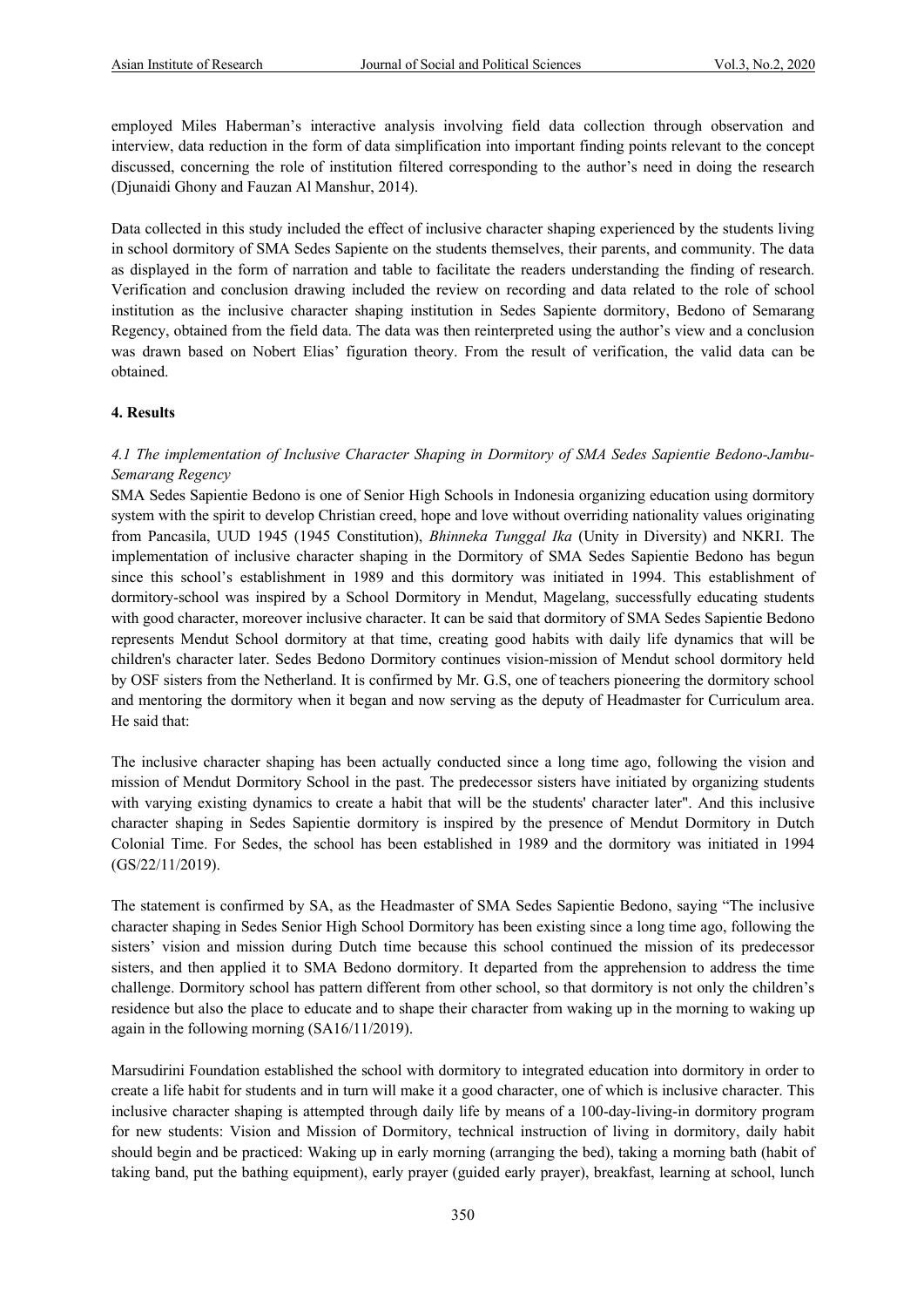(togetherness in having breakfast is the expression of fraternity), personal need (washing clothes, ironing, cleaning the environment), evening learning, recreation (adjusting the use of cellular phone and laptop), night learning, introspective journaling, night prayer (Complitarium). Learning strategy: how to make summary, how to make concept map, reading comprehension technique, Natural Science learning is different from Social Science learning. Time Management: Managing daily life, Having personal life program, target to be achieved. Introducing Surrounding Environment: Position of *RT/RW* (Neighborhood Association/Citizen Association), Church Environment, Parochialism, Foster Parents, environment prayer, living environment choir duty, environmental community service. Self-Development: Aptitude and talent, formulating life goal, determining priority scale, managing personal finance. Collective Living Art: Moral and ethic of living together, decorum, health dating. Pastoral: Liturgical Order: adorning altar, choir, reading Holy Book, reading congregation prayer, Service in Church and Service in Community. Scheduled Personal Counseling and Guiding. After the 100-day building program has been completed, it is followed with ongoing formation, by Introducing St. Franciscus Assisi and Madam Magdalena Daemen's Spirituality, Catholicity, Dormitory Tutorial: scheduled and routine, dormitory self-development (the typical characteristics of dormitory), Basic Leadership Training for dormitory administrators, rotation of daily chores in dormitory, social action, spiritual pilgrimage, community gathering (sharing forum).

It is in line with the Manager of Sedes Sapietie Bedono dormitory, Mr. RK, saying "In this SMA Sedes dormitory, the building program starts with the 100-day program by introducing vision and mission of dormitory, practical technical instruction of rule in the dormitory, daily habit beginning to be practiced, learning strategy, time management, introduction of surrounding environment, self-development, collective living art, pastoral, scheduled personal counseling and guiding. Then, it is followed with ongoing formation by Introducing St. Franciscus Assisi and Madam Magdalena Daemen's Spirituality, Catholicity, Dormitory Tutorial: scheduled and routine, dormitory self-development (typical characteristics of dormitory), Basic Leadership Training for dormitory administrators, rotation of daily chores in dormitory, social action, spiritual pilgrimage, community gathering. The elements to be achieved during living in dormitory are: spirituality, personality, personalinterpersonal relation, talent development, academic potency (RK/18/11/2019).

The 100-day program, as the beginning or an entrance into dormitory, becomes an important opportunity and phase. It is in line with Mrs. T.R, the consultant of Female Dormitory, stating "It contains MPLA (Dormitory Environment Orientation Period. In this program a committee is established, consisting of the senior students that will teach their juniors. The new students will be welcomed by stuff sorting, and etc up to 100 days. The seniors help the juniors in the early orientation joyfully and voluntarily, by organizing them for 100 days. Therefore, it can be said that this inclusive character shaping has occurred since the time they come into this school and dormitory. Living in dormitory means entering into "*kawah candradimuka* (candradimuka cauldron)", to be forged and shaped through life and daily routine schedule. Living together with others having diverse cultures, races, languages, and religion give them an opportunity of uniting and building NKRI (Republic of Indonesia Unitary State) NKRI". (TR/16/11/2019).

It is also confirmed by Mr. S.S, as the consultant of male dormitory, stating "It begins at 10th grade with a 100 day program, processed with daily life. It is oriented not only to the children but also to parents; there is a peak of event. The 100-day program will effectively introduce vision-mission, technical instruction, environment introduction and etc, and 3 (three) days will not be enough to deliver these materials. The 10th graders are disorganized. Daily life practices are begun in this 100-day program. In this program, children are trained to live separately from their family and from outside world, without cellular phone, without laptop, and etc. It is a habituation and adaptation system. This 10th grade should have stronger foundation, because it is the time to adapt to the learning in school and dormitory. Before entering into this dormitory, parents have been informed about the presence of 100-day program intended to cultivate character, to habituate the children, and to make them focus on this dormitory without intervention from the outside world (SS/18/11/2019).

The 100-day program, as the beginning of character shaping for the dwellers of SMA Sedes Dormitory, introduces the students to vision and mission of dormitory and to learn to interpret the routine daily life. It is a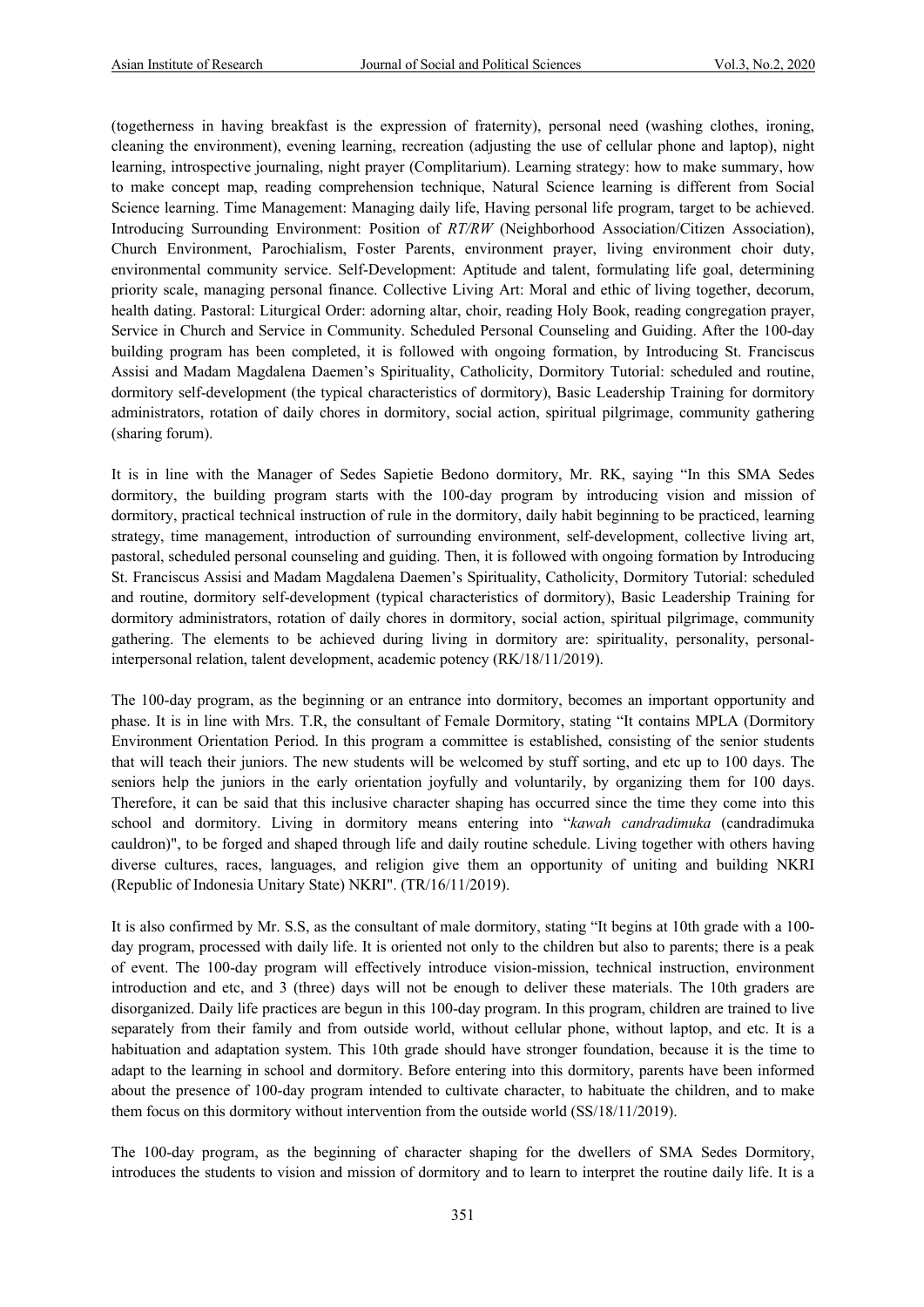way of creating an inclusive character: daily prayer/service, environmental prayer, liturgical duty and other spiritual activity. Personality development is conducted through implementing daily life and participating in social activity, developing academic potency, implementing daily learning through learning group, tutorial and practice. Non-academic potency development is conducted through self-development corresponding to the dormitory children's talent and interest. Social development is carried out through family visit, spiritual foster parents, social service, empathy, participation in environmental and social activity. Physical development is conducted through daily life implementation, community service and physical exercises. The statement is justified by RK as the manager of SMA Sedes Bedono dormitory, stating "To shape the children's character and to identify their potency, outboard program. The prospect administrators will be tested using outboard and Basic Technical T raining. To see their potency, a test will be held to see whether or not they have initiative and etc. The character shaping is explored through the caretaker building program in 10th grade, live in program in the 11th grade, and retreat program in the 12 grade. There is a diagonal forum between them and consultant (there is a term ngudoroso or sharing some problems or grievances). They also participate in social activity through environmental prayer. There must be confession of since during advent and pre-Easter times. The Christians do not confess their sin but are given opportunity of consulting personally with Romo, sharing anything they have experienced. Independency process is practiced through daily schedule provided. There is rolling system. Bedrooms are mixed when they were on the 11th and 12th grades in big rooms (RK/18/11/2019).

In its implementation, the inclusive character-shaping in Senior High School Dormitory is conducted in an integrated manner through many activity programs in school and dormitory. Considering the result of research observation, students conduct self-development activity in a scheduled manner and routinely in living daily in the dormitory, through a daily picket of learning to cater on fellow friends in dormitory, community service activity, duties in Parochial Church, live in program or the program of living in Buddhist house to experience and to feel the life in Buddhist house replete with rule and life modesty and to learn living with routine and tight prayer. Children think that during living in dormitory, they learn so many things about living together and how they are created to have strong character, one of which inclusive character practiced by means of supporting daily life in dormitory with diverse cultures, languages, characters, and religions, as suggested by AA, one of 12th graders.

In this dormitory, they are trained to build high solidarity feeling by living along with other students having diverse races. They learn to understand the character of their friends each other, thereby can interact with and adapt to them. They also realize that they live in Java and should adapt to this Javanese styles. In the dormitory, I can interact with friends and get many experiences from being surprised with their new friends' character, duration of adaptation, learning their mindset, adapting to their language, to the wish of not losing my identity. Fifty percents (50%) of my friends come from Jakarta, Depok, and etc. I study each of the areas, to find out others' cultures and learn to be more open in order to adapt and socialize more easily. There is rolling program for bedroom use, the 10th graders are assigned in their own room, and the 11th graders are assigned in mixed room. The 2nd semester of 12th graders is assigned in one room. It becomes a training to live along with others without borders. Thus, living in dormitory becomes joyful gradually, because many things are here (AA/20/11/2019).

Similarly, Y C, one of 12th graders said "The routine activity program in dormitory makes me recognizing myself and my friends. In the dormitory, I see people from waking up in the morning to going to bed. We recognize each of individuals' character and gradually are accustomed with how to greet or to express something to each of different persons. We know the characters of people better. In this dormitory, the use of cellular phone is limited to one hour a day, thereby compelling us to be acquainted with, to interact with, and to know each other, so that we can actually know our friends' character. We become like siblings later who are opened to each other in sorrow and happiness, and share life experience (YC/19/11/2019). AD as one of 11th graders said similarly "In this dormitory, there are diverse cultures, religions, characters, and languages. We learn to how to receive openly anything occurring in togetherness. We also learn to know each person with diverse characters and behavior, learn a lot of knowledge, and understand the character of each area. Here I can appreciate others' cultures and character. The limitation of cellular phone use enables me to communicate with fellow students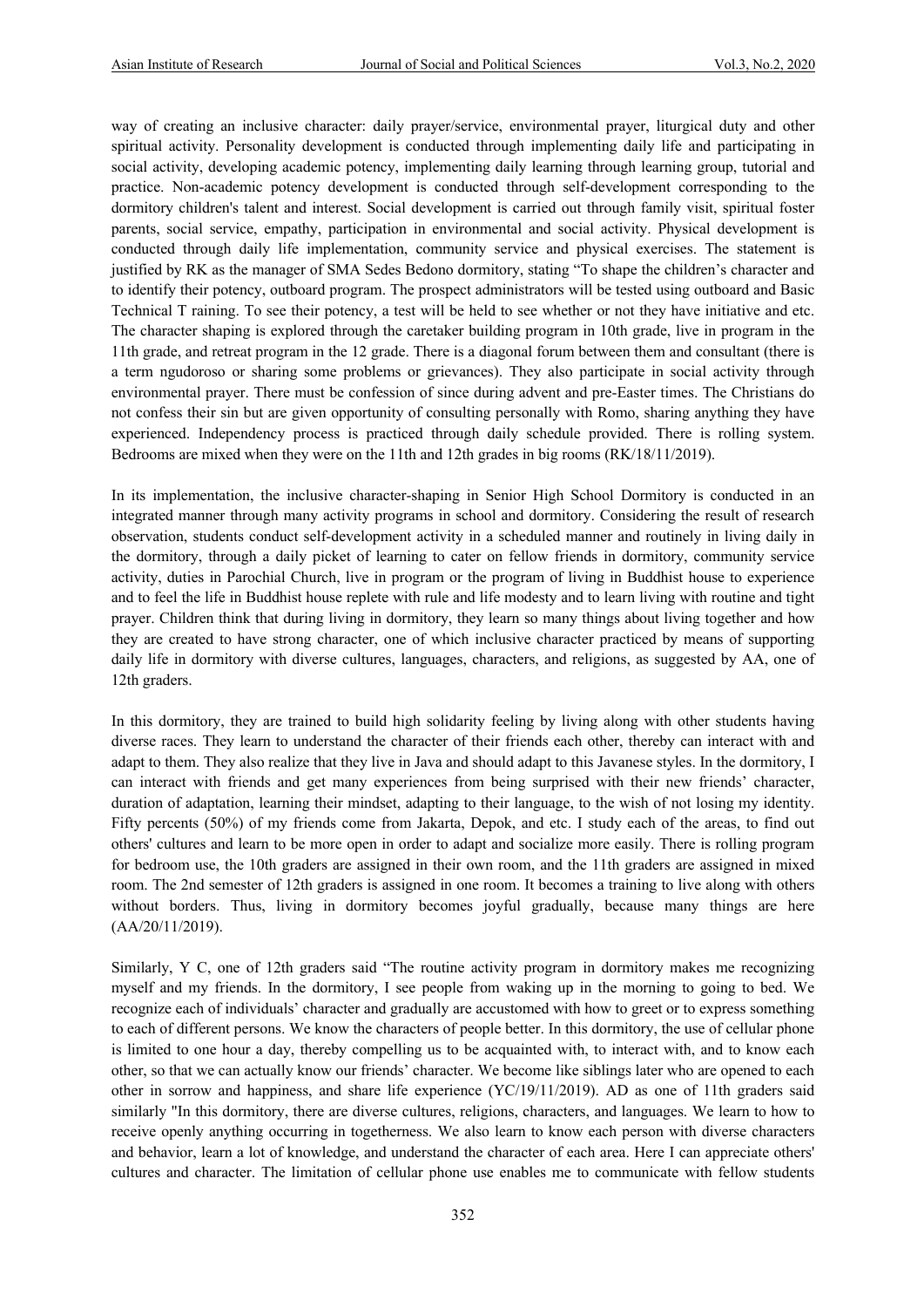more intensely and to know each other's character better. Gradually I can enjoy living in the dormitory (AD/19/11/2019).

Considering the observation on document of dormitory building program in SMA Sapientie Bedono, it can be seen that the inclusive character shaping is conducted not only through a variety of activities as aforementioned but also in some stages from 10th, 11th, to 12th grades through Christianity, Routine Weekly, and Annually activities. Sister ANN said "The inclusive character shaping starts with the activities programmed by dormitory prepared gradually from the 10th to 12th grades (ANN19/11/2019). Considering the statement above, the implementation of inclusive character shaping in dormitory school in SMA Sedes Sapiente Bedono, Jambu, Semarang Regency can be seen in the table below.

Table 1. The Implementation of Inclusive Character Shaping in SMA Sedes Sapientie:

| No           | <b>Building Program</b>        | reference the impression of therefore changeler shaping in start seeds supremie.<br><b>Notes</b> |
|--------------|--------------------------------|--------------------------------------------------------------------------------------------------|
| $\mathbf{1}$ | 100-day Program (the beginning | Introduction of dormitory's vision and mission                                                   |
|              | of entering into $10th$ grade) |                                                                                                  |
|              |                                | Technical Instruction of Living in Dormitory                                                     |
|              |                                | Daily habits begin to and must be practiced:                                                     |
|              |                                | a. Waking up early (arranging the bedroom)                                                       |
|              |                                | b. Morning bath (bathing habit, putting bathing                                                  |
|              |                                | equipment)                                                                                       |
|              |                                |                                                                                                  |
|              |                                | c. Morning Prayer (guided morning prayer)<br>d. Morning Learning (Learning is no longer an       |
|              |                                | obligation but it is a need)                                                                     |
|              |                                | e. Breakfast (being grateful for the livelihood, being                                           |
|              |                                | grateful for the ability of eating                                                               |
|              |                                | f. Learning in school                                                                            |
|              |                                | g. Lunch (being grateful for the food provided,                                                  |
|              |                                | togetherness in eating expresses the fraternity )                                                |
|              |                                | h. Personal utilities: Washing clothes, ironing, cleaning                                        |
|              |                                | the environment                                                                                  |
|              |                                | i. Evening learning                                                                              |
|              |                                | j. Recreation (adjustment of Cellular phone and laptop                                           |
|              |                                | handling)                                                                                        |
|              |                                | k. Night Learning<br>1. Introspective journaling                                                 |
|              |                                | m. Complitarium                                                                                  |
|              |                                | Learning Strategy:                                                                               |
|              |                                | a. How to make summary                                                                           |
|              |                                | b. How to make concept map                                                                       |
|              |                                | c. Reading comprehension technique                                                               |
|              |                                | d. Natural Science Learning is different from Social                                             |
|              |                                | Science Learning                                                                                 |
|              |                                | Time Management                                                                                  |
|              |                                | a. Managing daily life                                                                           |
|              |                                | b. Having personal life program<br>c. Having target to be achieved                               |
|              |                                | Introduction of Surrounding Environment                                                          |
|              |                                |                                                                                                  |
|              |                                | a. Position of RT/RW, Church Environment,                                                        |
|              |                                | Parochialism                                                                                     |
|              |                                | b. Foster Parent                                                                                 |
|              |                                | Environment Prayer, environment choir duty,<br>$c_{\cdot}$                                       |
|              |                                | environment community service                                                                    |
|              |                                | Self-Development<br>Aptitude and talent                                                          |
|              |                                | a.<br>Formulating life objective, determining priority scale<br>b.                               |
|              |                                | Personal financial management<br>$\mathbf{c}$ .                                                  |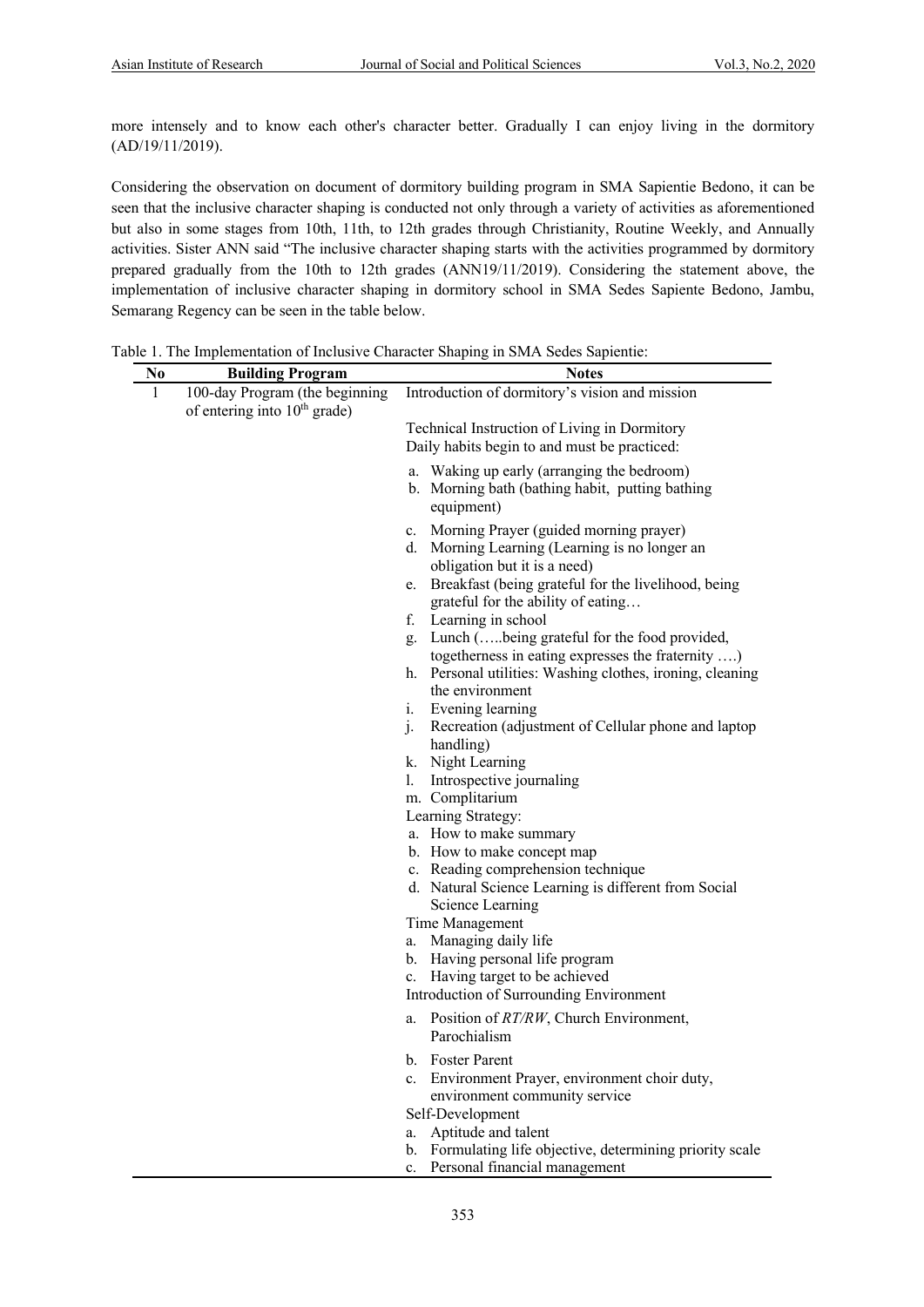|                |                                | Collective living art                                        |
|----------------|--------------------------------|--------------------------------------------------------------|
|                |                                | a. Moral and ethic of living together                        |
|                |                                | b. Decorum                                                   |
|                |                                | c. healthy dating                                            |
|                |                                | Pastoral                                                     |
|                |                                | Liturgical Order: Adorning altar, choir, reading holy<br>a.  |
|                |                                | book, reading community prayer)                              |
|                |                                |                                                              |
|                |                                | Service in Church and Service in Community<br>$\mathbf{b}$ . |
|                |                                | Scheduled personal counseling and guiding                    |
| $\overline{c}$ | Ongoing formation              | a. Introducing St. Fransiskus Asissi and Mrs.                |
|                |                                | Magdalena Daemen's spirituality                              |
|                |                                | b. Catholicity                                               |
|                |                                | c. Dormitory Tutorial: Scheduled and routine                 |
|                |                                | d. Dormitory Self-Development (typical characteristic        |
|                |                                | of dormitory)                                                |
|                |                                | e. Basic Leadership Training for dormitory                   |
|                |                                | administrators                                               |
|                |                                | f. Rotation of daily chores in dormitory                     |
|                |                                | g. Social action                                             |
|                |                                |                                                              |
|                |                                | h. Spiritual pilgrimage                                      |
|                |                                | Community gathering (sharing forum)                          |
| 3              | Spiritual Facilitation Program | Daily prayer /service, environmental prayer, liturgical      |
|                |                                | duty and other spiritual activity                            |
| 4              | Personality Development        | Implementation of daily life and participation in social     |
|                | Program                        | activity                                                     |
| 5              | Academic Potency               | Implementation of daily learning through learning group,     |
|                | Development Program            | tutorial, and practice                                       |
| 6              | Non-Academic Potency           | Self development corresponding to dormitory children's       |
|                | Development Program            | talent and interest                                          |
| 7              | Social Development Program     | Family visit, spiritual foster parent, social service,       |
|                |                                | empathy, participation in environmental and social           |
|                |                                | activity                                                     |
| 8              | Physical Development Program   | Implementation of daily life, community service, and         |
|                |                                | physical exercise                                            |
| 9              |                                |                                                              |
|                | Dormitory Rule or Regulation   | Silentium (creating silent/quiet circumstance: in<br>a.      |
|                |                                | bedroom, in studying room, etc                               |
|                |                                | b. Rule and order in bedroom                                 |
|                |                                | c. Having meal together: dormitory children                  |
|                |                                | obligatorily have meal together                              |
|                |                                | d. Picket: daily, weekly, and monthly                        |
|                |                                | Stipulation of dressing<br>e.                                |
|                |                                | f.<br>Rule of learning                                       |
|                |                                | g. Talent Development/recreation                             |
|                |                                | h. Rule of Licensing                                         |
|                |                                | $i$ .<br>The use of bathroom, toilet, and surrounding        |
|                |                                | The use of Cellular Phone and laptop<br>j.                   |
|                |                                | k. The use of money: pocket money                            |
|                |                                | 1.<br>Guest and family visit                                 |
|                |                                | m. Health                                                    |
|                |                                |                                                              |
|                |                                | n. Permission to get out of dormitory                        |
|                |                                | Timeliness (discipline)<br>0.                                |
|                |                                | Spiritual life<br>p.                                         |
|                |                                | Cleanliness, tidiness, and beauty<br>q.                      |
|                |                                | Social life: polite life<br>r.                               |
|                |                                | Private property<br>S.                                       |
|                |                                | Physical exercise (sport)<br>t.                              |
|                |                                | Illicit stuff<br>u.                                          |
|                |                                | Violence<br>V.                                               |
|                |                                | Amoral action<br>w.                                          |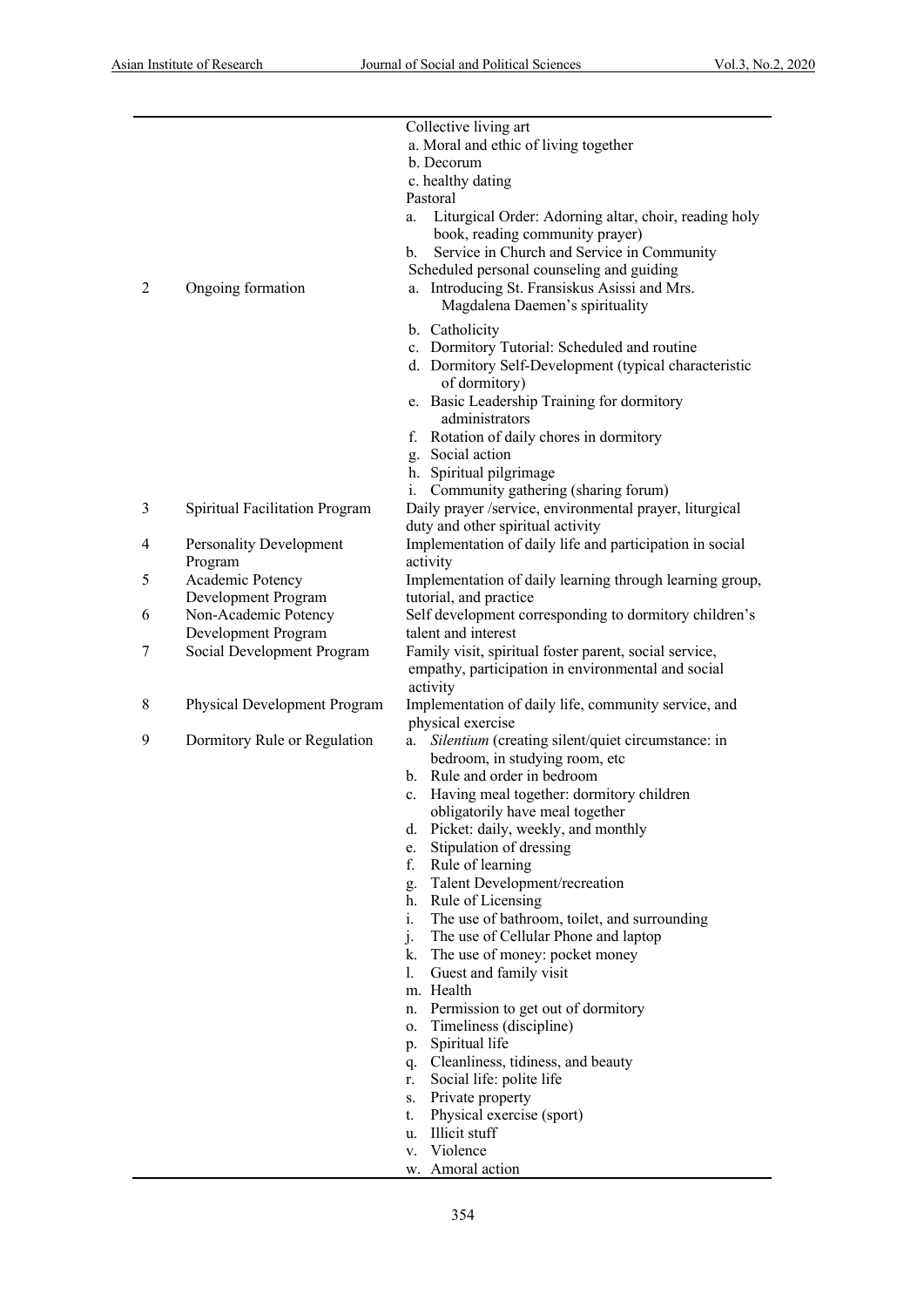x. Holiday

Source: Primary Data, processed on March 2020

*4.2 Effect of Catholic-dormitory school Implementation in creating inclusive character in SMA Sedes Sapientie Bedono Dormitory*

In SMA Sedes Sapientie Bedono dormitory, there is an interactive relationship between on individual and another, so that there interdependence and transformation or change occurs. Positive change occurring in every individual affects the society positively. Thus, a society with positive character is created, one of which inclusive character. The positive effect of inclusive character shaping in SMA Sedes Sapientie Bedono dormitory can be felt by either individual or parents and society. For example, AA, one of 12th graders said "The change occurs when I go home; formerly I should be waken up by my mom but now I can wake up myself, it is as if there is an alarm in my body, so that I should have waken up at 4.00 o'clock in the morning, and then I take a bath and help My Mom cooking. I show the change to My Mom. There is a progress. I also practice to receive a fair amount of pocket money, to eat whatever is available, to have unpretentious place, the place supporting not to go to mall (AA/19/11/2019).

Similarly, TA, one of 11th graders said "I experience some changes compared with before I entered into a dormitory; when I was in Junior High School, I could not have organized myself, was lazy and just played my cellular phone continuously, and I was organized difficultly. But now I live more independently. I have changed my bad habit into the good one. I am no longer dependent on my parents and can organize and solve my own problem. I learn to be more independent" (TA/19/11/2019)

Another experience is suggested by YC, the 12th grader, feeling "enjoy living in dormitory and happy after a sufficiently long process" (YC/18/11/2019).

Students have some changes during living in dormitory; it is confirmed by the consultant of female dormitory, Mrs. TR/16, saying "Students who have been graduated and continued their study to college feel to be facilitated in writing paper. They are trained to manage their time well, so that they will not delay their job and task and make priority in their life. Many of them have been civil servants. And even some of them still think of reflection (TR/16/11/2019)

It is in line with the consultant of male dormitory, Mr. S S, saying "There are many testimonies from students who have been graduated and then bring their relatives, elder or little brother/sister, or neighbor here; it means that this school becomes more well-known to the community and many youths prefer to be enrolled here. In other words, the building program in Sedes dormitory can affect their life positively, change their life way and lifestyle after attending the building process for 3 years (SS/10/11-2019).

Mr. WN, as the school marketing of SMA Sedes, said that this SMA Sedes develops and becomes well-known for good testimony from the parents of students who have been graduated. Some alumni become governmental officials and successful ones. This school marketing method is the testimony of students and parents. The students having been graduated from this school largely prepare their future life more easily. Dormitory becomes an important part of SMA Sedes school growth (WN/19/11/2019).

It is also confirmed by Mr. G.S, as the deputy of headmaster and founder of dormitory school in Sedes Sapientie in Bedono, stating "The effect of the building program implemented in Sedes dormitory school has been studied scientifically but according to many testimonies, many parents come to find progress for their children, and dormitory is something acceptable to students. Therefore, they eventually prove it by enrolling their children in SMA Sedes. They feel enjoying this output of SMA Sedes. Some of SMA Sedes' graduates become Romo, Sisters, and influential officials contributing well to the society (GS/20/11/2019).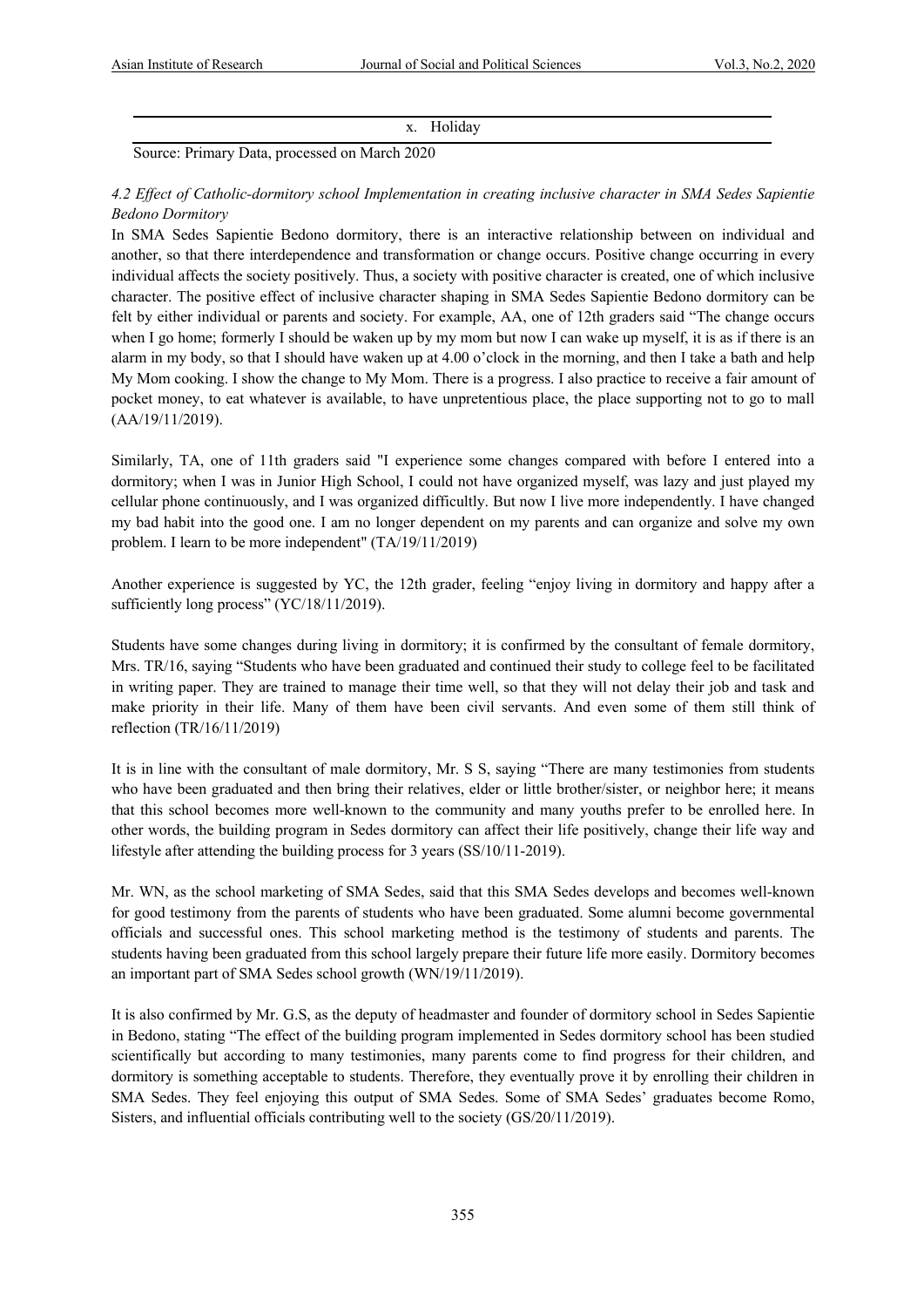SA, as the headmaster of SMA Sedes Sapientie Bedono, has similar experience with the effect of the building program for students of SMA Sedes who live and experience a fairly long process. But those having persistence and strong creed, and learn persistently will find no difficulty when they should socialize with many people, and they can deal with life problems and difficulty. The successful alumni become beneficial people, have good job, and can be role model for their fellows. The progress of school and dormitory can be seen, among others, from the testimony of Sedes Sapientie alumni who have experienced and felt the effect of dormitory's building programs. Generally, students are enrolled in this Sedes dormitory because of their family and surrounding people's testimony. They say positive matters about it, thereby make others interested in coming to SMA Sedes. It is just like a precise marketing strategy. Additionally, when the ones coming to SMA Sedes are alumni's parents or relatives of alumni, their testimony is pure and not artificial (SA16/11/2019).

The testimonies of headmaster, teachers, consultants, and dormitory children are confirmed by RH, an alumnus, whose house is located geographically near the Sedes Sapientie dormitory, saying that: "The impressive effect of character shaping is self discipline in self organization. Self discipline will lead to life harmony. The life value has been clear. Sisters, teachers, and dormitory consultants clearly inculcate the values that should be cultivated later, for example, religiosity value, being spiritual person, being the person who wants to develop affection accompanied with the person recognizing academic talents, and being a person opened to others. Many alumni feel being good person. Majority of them are still impressed with what has been inculcated. Overall, more than 80% of students become good persons. They become integral, strong, inclusive, not-fanatic persons with good character (RH16/11/2029).

The building program implemented in SMA Sedes affects positively not only the students but also their parents. Parents recognize and feel the effect of dormitory building. It is experienced by Mrs. MD, a parent of a student living in dormitory, saying "when my child has not lived yet in dormitory, he is very spoilt and not independent. All of his activities should be helped by parents; clothes and meals should be prepared. Originally it is very hard for me and my child, because the dormitory's rule is very tight. As time goes by, having lived in dormitory, my child becomes more independent and can think maturely in making decision. I am proud of my child as he can be independent and not dependent on others (MD/05/01/20). It is also experienced by Mr. TS, the parent of a student living in dormitory, saying that before living in dormitory, my child tends to be spoilt, but after he has lived in SMA Sedes dormitory, the habit can be disappeared and he tends to be independent, and even he, formerly lazy, becomes hard worker and persistent now (TS/12/01/20).

The community's life is dynamic and characterized with social process. People are not immobile but develop (new) social relations different from those previously. Similarly, people surrounding SMA Sedes Bedono dormitory develop and change from them previously, both economically and religiously, due to the presence of SMA Sedes' students. It is in line with Mr. GS., as the deputy of headmaster, saying "The presence of SMA Sedes improve community economy because many people trade around SMA Sedes. (20/11/2029). It is also confirmed by Mr. LA, as the deputy of headmaster for Students and an alumnus whose houses are located near the Dormitory of SMA Sedes Sapientie Bedono, stating "According to surrounding people (my neighbor and friend) say that the students living in dormitory are elite, having money, ignorant, but knowing etiquette. Sedes people said that formerly they worry that the presence of Sedes will be Christian cadre, but in its journey their worry is not proved (LA/19/11/2019).

Sedes people, particularly the Village apparatuses, admitted that the presence of SMA (Senior High School) and dormitory in Sedes affect them positively and even blesses the people surrounding. It is confirmed by Mr. To as the Chief of Hamlet where the Female Dormitory is located:

*Wiwit kolo rumiyen, sawek SMA sedes enggal, wargo meniko matur nuwun sanget, bilih dusun Wawar mriki lan kelurahan Bedono wonten pendidikan ingkang langkung inggil meniko sanget matur nuwun. Rikolo semanten wonten gangguan-gangguan kathah. Wonten ingkang badhe ngrusuhi sedes meniko. Kulo padosi sinten meniko, nanging ternyata saking tiyang njawi kampung mriki, tembok-tembok sekolah dipun pelok ngantos reget. Kulo nggih nderek ngamati lan njogo keamanan Sedes. Majeng-mejeng SMA sedes majeng kathi sae. Sedes ugi*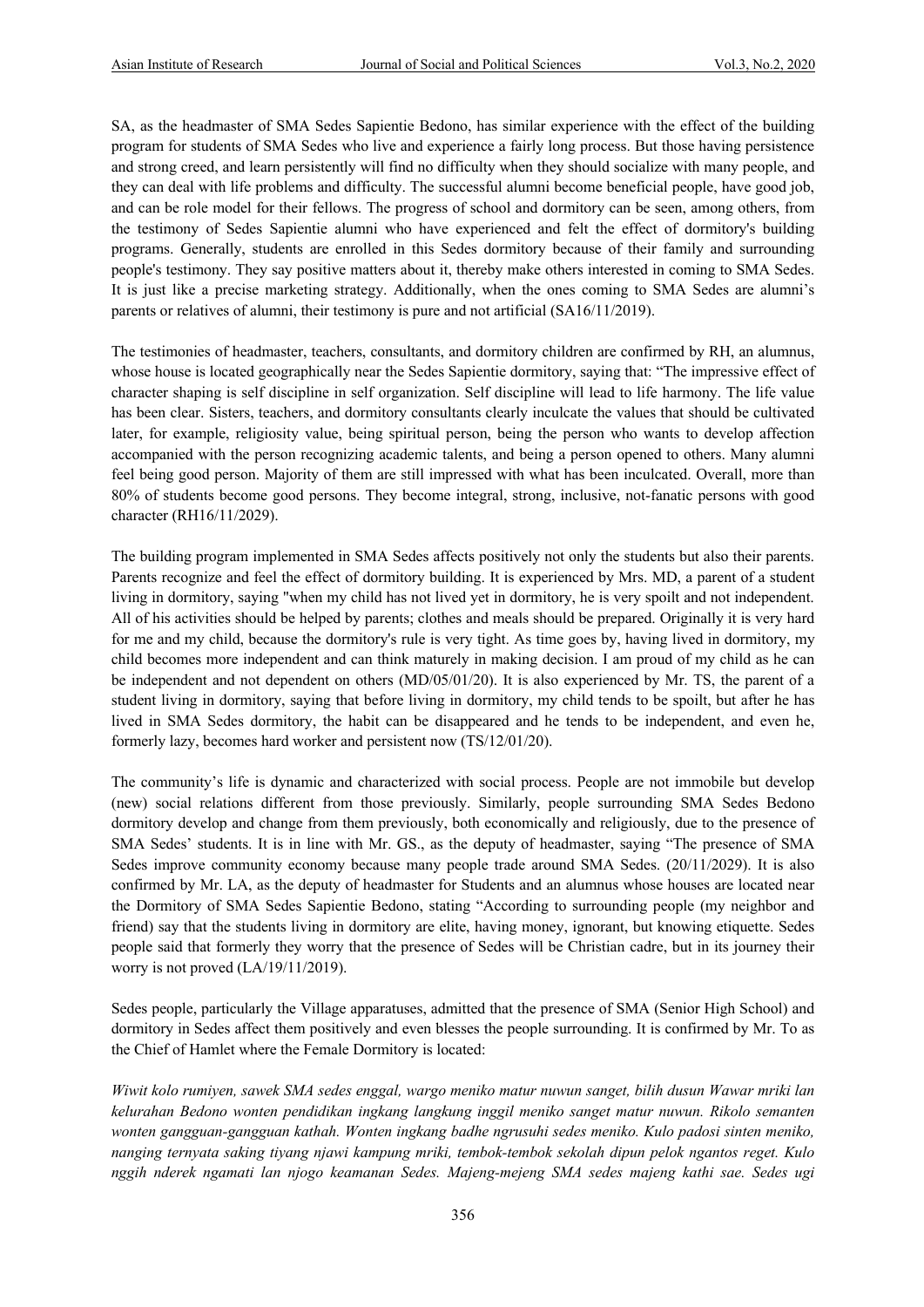*mundut tanah saking tiyang kampung mriki, ing sakmeniko dados asrama putri meniko. Kulo piyambak njih nderek pados pegawai bangunan, lajeng kulo ugi nderek mbangun asrama Sedes. Sawek mbangun asrama wonten alangan saking sederek ingkang mboten remen wontenipun asrama Sedes, kelompok agama tertentu* [Since the establishment of SMA Sedes, Sedes people were very grateful, as it provides higher level of education. At that time some disturbances occurred, the wall of the school was vandalized, but the actors come from outside village, while the villagers observed that condition and help secure Sedes. This school develops rapidly and can buy the land from Sedes people to build the female dormitory, despite some constraints from a certain religion group who do not like the presence of Sedes dormitory] (TO/28/02/20).

Similarly Mr. AB as the closest neighbor of Male Dormitory said "This school gives Bedono good reputation, because those living in Sedes are students coming from far areas, so this village becomes famous. Bedono becomes well-known for the presence of Sedes students. There are usually pros-cons within society, but because it employs the people surrounding, the employees can be the bridge for the surrounding people. It suggests that Sedes is good (AB/28/02/20). Mr. CR as the Chief of *RT* 09 said "To me, the existence of Sedes Dormitory has added value. That is, Bedono becomes well-known, because many people from many cities and Islands come to Sedes. Therefore outsiders automatically know the life in Bedono and surrounding and they will tell it to other people when they go home. At least Bedono, coming from the word bedho (failed or failed village), has positive value finally. In principle people view this presence of SMA Sedes Bedono dormitory positively (CR/28/02/20). It is in line with, Mr. S.H. as chief of RT, generally people who are invited to Sedes will be very glad, at that time healthcare service is provided for free, groceries are given for free to people surrounding and they were very glad. During Eid al Fitr, Sedes always take a part in distributing groceries simply to the local people. The distribution is always conducted through *RT* and *RW*. People have been accustomed with and known the schedules of Sedes dormitory's students, for example, what time they get out of dormitory, study, and do recreation. They understand and accept it. If dormitory holds some events, it will always cooperate with the chief of Hamlet, to ask for both security help and approval (SH/28/02/20).

Generally, surrounding people view very positively the presence of Sedes now, as it affects positively the community life. SMA Sedes can also adapt to the environment and is willing to be acquainted and present within the society. Therefore, a good relationship is established between it and members of society. It is suggested by Mr. TO, as the chief of hamlet where the female dormitory is located, stating "Hubungan dusun kaliyan sedes meniko bagus [Sedes has good relationship with the hamlet (village). The students coming from anywhere, moreover those coming from the city to the hamlet are polite as well]. The less supple ones are teachers coming from far area. People in this hamlet have diverse religions, with Islam and Catholic being the majority. If the hamlet holds such events as merti dusun or kadeso, people pray together, and dormitory students participate and are obliged to participate there until today. This hamlet is opened to diversity, and respects the concord between religious communities. There is a fraternity bond. The new dormitory students are expected to be invited to walk around the village to know the village environment. Since its inception, the people express their gratitude to Sedes for the charity (alms) (Islam: sedekah) given to the local people regardless their religion. Sedes often gives alms to the people, for which the people very grateful. Local people invited to Sedes will come there very enthusiastically. The people are very grateful when Sedes holds a fair. They support the existence of Sedes. A meeting should be held between dormitory consultants and local people or *RT/RW* apparatuses (TO/28/02/20). Mr. AB, a neighbor of Male Dormitory, admitted that "any time Sedes holds an activity it will always invite the people to participate in it, and Sedes students have participated in community activities. Furthermore, Sedes participates in voluntary activity, and even send more students to participate in it (AB/28/02/20).

This experience is confirmed by Mr. SH as the chief of *RT* stating "Sisters always attempt to be present in social events such as village cleaning, visit of condolence, and etc. Dormitory always attends the invitation to participate in the community activity, such as merti Desa, Independence Day celebration (17an) event, etc. And people welcome the Sedes Dormitory's students warmly. Sedes contributes financially to the events conducted within society (SH/28/02/20). In addition, to giving Bedono the good reputation and building good relationship between SMA Sedes dormitory's citizens and community, in fact the presence of SMA Sedes, and moreover its dormitory affects the economy of people surrounding Bedono village positively. It is in line with Mr. SH, as the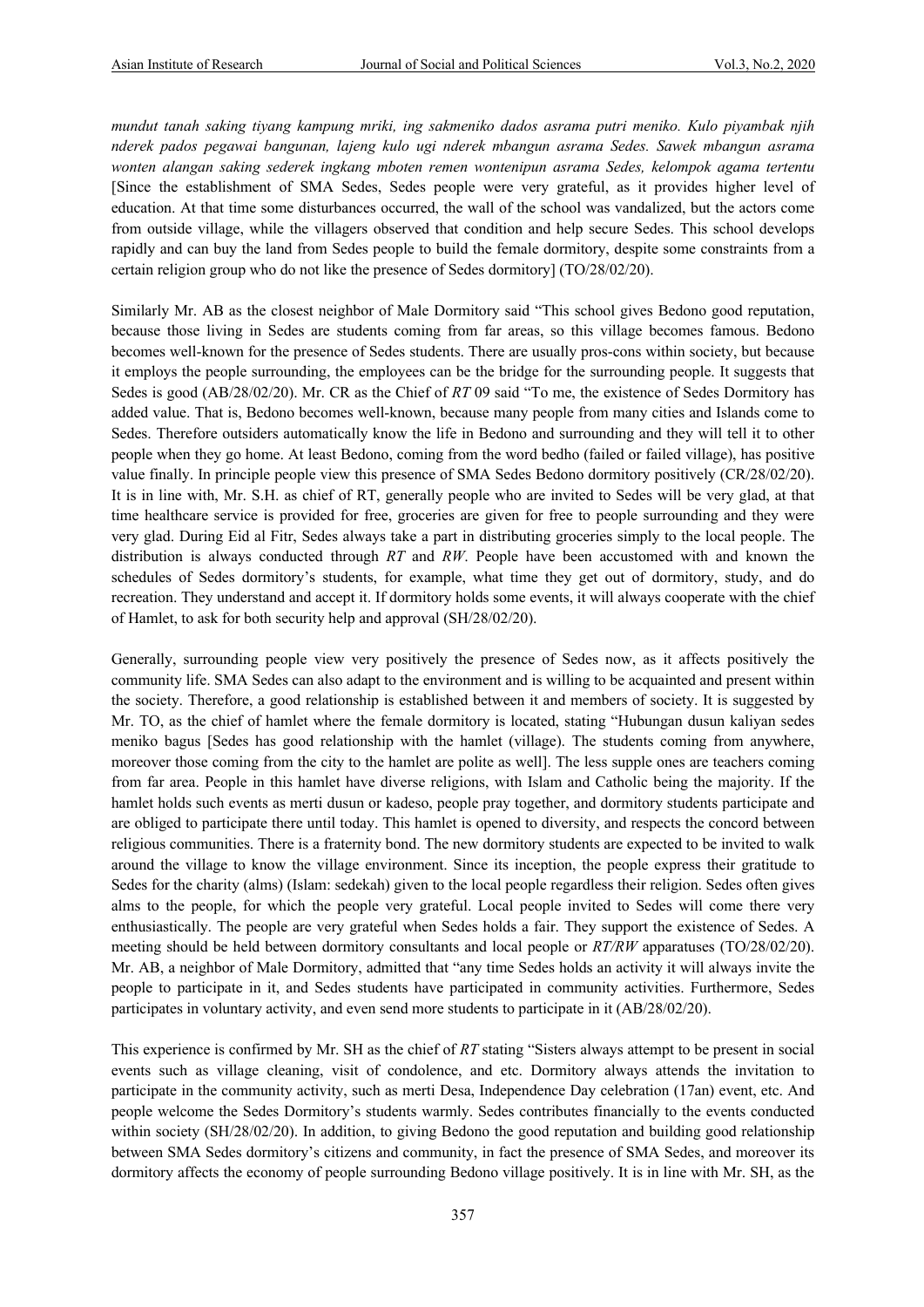chief of *RW* in Male dormitory, saying "Before the presence of Sedes no stall or small store is there. After the presence of Sedes, food stall, coffee shop, ice shop, stationery shop, and photocopy counter emerge there. Bedono Market is very crowded on Sunday due to the presence of Sedes dormitory dwellers shopping there. The sellers' impression with Sedes students are that they are great, they can buy all products from all sellers, so that the sellers usually have vacation on Sunday remain to open their kiosk to anticipate the coming of Sedes students. The ones going to Bedono Market come from many places and they have known that they are Sedes Dormitory students. Sedes students are rich, so they can buy all products from all sellers, despite in small number. The presence of Sedes also benefits the people, particularly in the term of land price formerly less than one million rupiah increasing to more than one million rupiahs (AB/28/02/20).

The positive economic effect is also confirmed repeatedly by Mr. CR as the chief of RT, saying "Economically it affects positively on culinary sector. Minimarket emerges for children to buy bathing equipments and etc. Bedono is enlivened by Sedes dormitory students. It can also be seen in the market. On Sunday, Sedes dormitory students often hang out with their friends in bakso, bakmi, and gorengan (fried food) kiosk, etc and buy their products. It makes the owner of kiosk happy, and peaceful. There is no longer segmentation since they come to shop in the market. It affects positively the sellers' economy. Students are willing to shop there without discrimination (CR/28/02/20). The presence of SMA Sedes, particularly dormitory, colors the life of community around Bedono Village. Beautiful and cool nature makes Bedono village's circumstance chicer because there is a concordance between religious communities and market development in Bedono, moreover on Sunday. In addition, the building program for Sedes students particularly those living in dormitory also affects positively the community. It is admitted by Mr. CR as the chief of RT:

Generally, dormitory dwellers are still on good corridor. From ethical side, Sedes dormitory dwellers (students) are kind, and know etiquette, gratitude, and how to position themselves. Spirituality art is fairly good as indicated with their participation in joint prayer, service in church, and etc" (CR/28/02/20). It is also confirmed by Mr. SH, stating "It departs from the character, making these dormitory dwellers friendly with anyone. This presence of luxurious grand school makes Bedono people and surrounding proud. Sedes gives their village good reputation (SH/28/02/20). Similarly, Mr. TO (Chief of *RW*) stated: *anak-anak asrama meniko ramah, tahu sopan , supel, tahu unggah-ungguh, sinaoso lare kota. Purun srawung kaliyan tiyang ndusun. Pembinaan asrama meniko sae sanget* [dormitory dwellers are friendly, polite, and supple, and know etiquette, although they come from the city. They are willing to interact with rural people. The construction of dormitory brings goodness. I hear that this year at least 90% of students become good people. (TO/28/02/20).

Overall, the construction of SMA Sedes Bedono dormitory affects positively the students themselves, family, and surrounding people. Even it affects positively the community economy around Bedono village. It can be seen from the real and clear testimonies given by students, headmaster, deputy of headmaster, teacher, dormitory consultant, parent, and surrounding people.

Considering the statement above, the inclusive character shaping affects positively themselves, parents, and surrounding people, as shown in the table below.

|  | Table 2. The Effect of Catholic-Dormitory School Organization on the inclusive character shaping among |  |  |  |
|--|--------------------------------------------------------------------------------------------------------|--|--|--|
|  | students in dormitory of SMA Sedes Sapientie Bedono, their parents, and community                      |  |  |  |

| No | <b>Effect</b> | <b>Notes</b>                                                |
|----|---------------|-------------------------------------------------------------|
|    | Students      | The positive effect of such change concerns the             |
|    |               | improved personality (character) (being independent,        |
|    |               | opened to others, and accepting anything just the way it    |
|    |               | is, appreciating others' culture, race, language, and       |
|    |               | religion, making decision bravely, unsurprised and more     |
|    |               | readily entering outside world including study place,       |
|    |               | workplace, and other professions). This inclusive           |
|    |               | character shaping affects the life of those who are willing |
|    |               | to be opened to establish fraternity with anyone; there is  |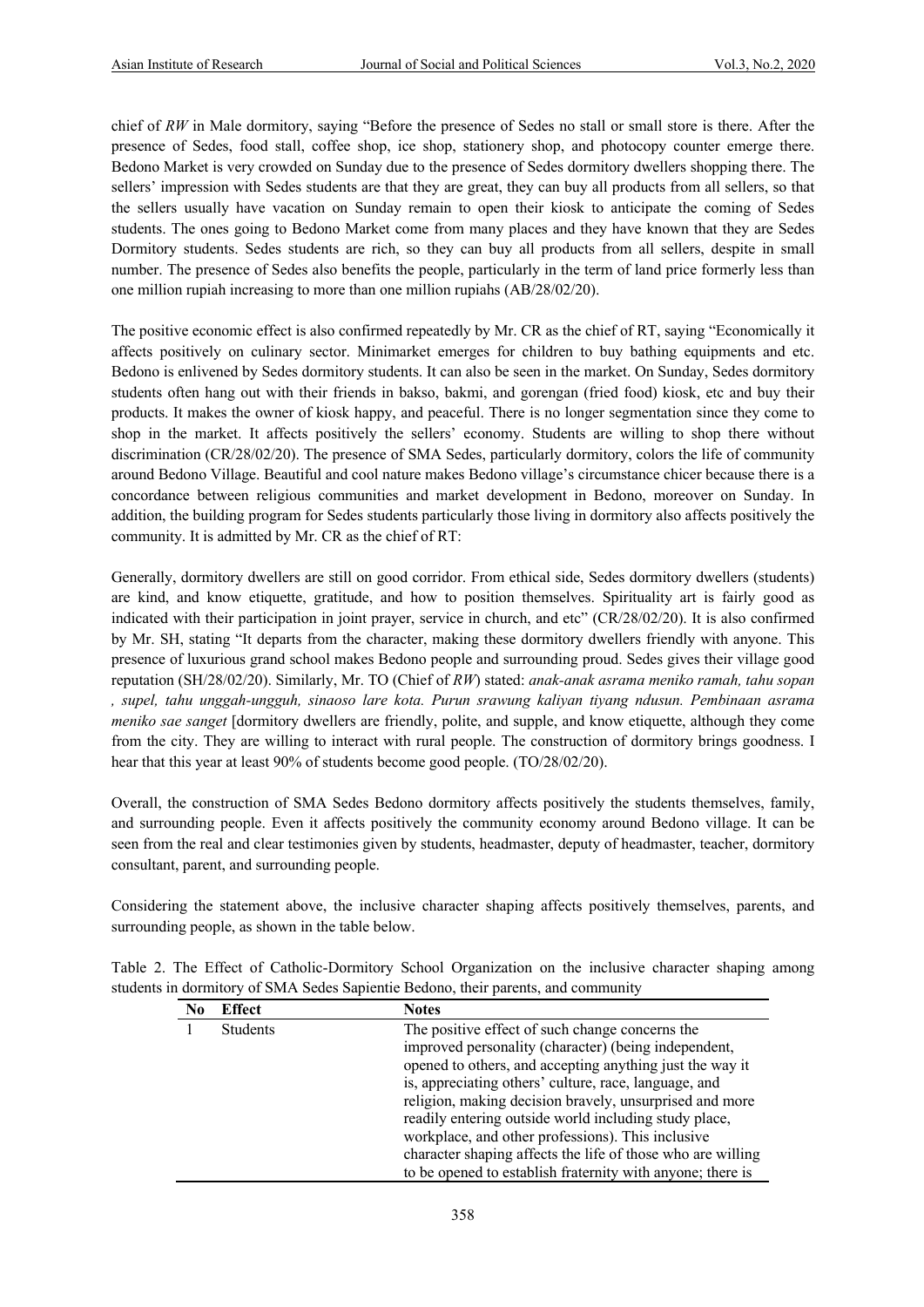|   |           | fraternity power among the alumni. They become            |
|---|-----------|-----------------------------------------------------------|
|   |           | egalitarian persons. Over 80% f students become better    |
|   |           | persons. They become integral, strong, inclusive, and     |
|   |           | non-fanatic persons with good character. They also        |
|   |           | become mature persons readily developing their talent     |
|   |           | and competency for the sake of nation and state's         |
|   |           | advance. They become a true creed witness.                |
| 2 | Parents   | It affects positively the parents, admitting that their   |
|   |           | children are more independent and can think maturely to   |
|   |           | make decision, are not dependent on others, become hard   |
|   |           | worker, and persistent                                    |
| 3 | Community | Its give Bedono village the good reputation. The output   |
|   |           | of building program in Sedes dormitory dwellers can be    |
|   |           | felt by the community, because the students are friendly, |
|   |           | know etiquette (politeness) and how to position           |
|   |           | themselves, and are willing to interact with surrounding  |
|   |           | people and anyone. Students interact with anyone          |
|   |           | without discrimination, for example, they can interact    |
|   |           | with anyone in the market, regardless their religion and  |
|   |           | race. The presence of foster parent in community warms    |
|   |           | the fraternity within them. Moreover, Bedono people are   |
|   |           | known as diverse community emphasizing on                 |
|   |           | togetherness embracing any classes, races, religions, and |
|   |           | cultures and dormitory dwellers can enter into the        |
|   |           | community situation. Additionally, the effect of          |
|   |           | character shaping makes students charitable (willing to   |
|   |           | share with local people, participate in community service |
|   |           | as the form of care and contribution to living within     |
|   |           | society). In addition, the presence of SMA Sedes also     |
|   |           | affects the community economy. Some stalls or small       |
|   |           | shops emerge around the dormitory that can improve the    |
|   |           | community's economic level.                               |

Source: Primary Data processed on March 2020

#### **5. Discussion**

The inclusive character shaping in SMA Bedes Bendono dormitory is attempted through daily life and starts with the 100-day program for new students: Vision and Mission of Dormitory, technical instruction of living in dormitory, daily habit should begin and be practiced: Waking up in early morning (arranging the bed), taking a morning bath (habit of taking band, put the bathing equipment), early prayer (guided early prayer), breakfast, learning at school, lunch (togetherness in having breakfast is the expression of fraternity), personal need (washing clothes, ironing, cleaning the environment), evening learning, recreation (adjusting the use of cellular phone and laptop), night learning, introspective journaling, night prayer (Complitarium). Learning strategy: how to make summary, how to make concept map, reading comprehension technique, Natural Science learning is different from Social Science learning. Time Management: Managing daily life, Having personal life program, target to be achieved. Introducing Surrounding Environment: Position of *RT/RW* (Neighborhood Association/Citizen Association), Church Environment, Parochialism, Foster Parents, environment prayer, living environment choir duty, environmental community service. Self-Development: Aptitude and talent, formulating life goal, determining priority scale, managing personal finance. Collective Living Art: Moral and ethic of living together, decorum, health dating. Pastoral: Liturgical Order: adorning altar, choir, reading Holy Book, reading congregation prayer, Service in Church and Service in Community. Scheduled Personal Counseling and Guiding.

After the 100-day building program has been completed, it is followed with ongoing formation, by Introducing St. Franciscus Assisi and Madam Magdalena Daemen's Spirituality, Catholicity, Dormitory Tutorial: scheduled and routine, dormitory self-development (the typical characteristics of dormitory), Basic Leadership Training for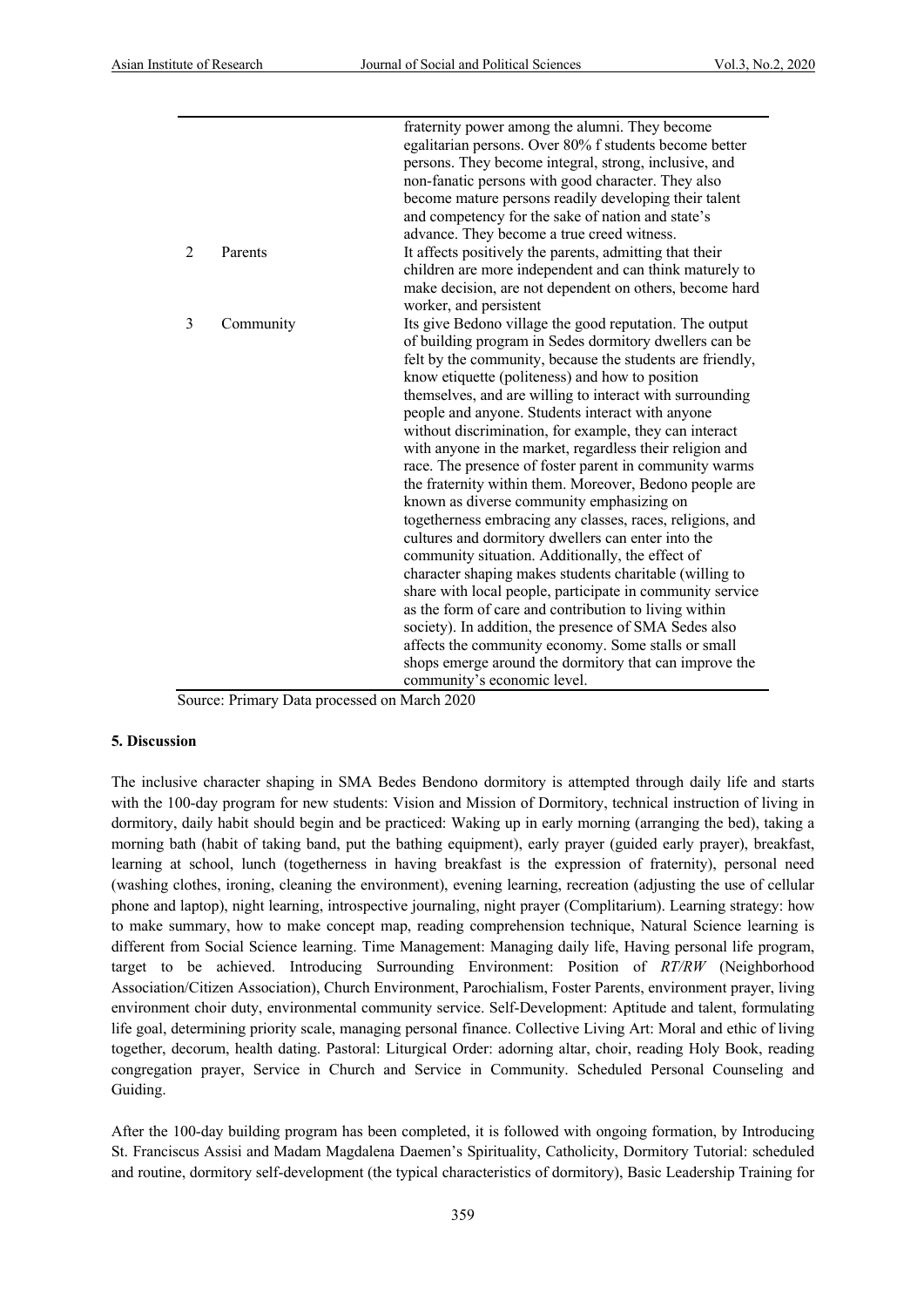dormitory administrators, rotation of daily chores in dormitory, social action, spiritual pilgrimage, community gathering (sharing forum).

It is a self development training starting from the simple and programmed one. The inclusive character shaping is practiced through living together along with others with diverse cultures, races, ethnics, economic strata, character, tastes, religions, languages, and habits through the programs above. Such the training and habituation can change every individual living and willing to pass through the process in Sedes Bedono Dormitory. In Figuration theory, Elias states that "Personality is habituated so deeply and strongly, so that it seems to be natural or inherent to themselves, and Elias calls it habitus. It is this habitus that becomes the guidelines of human behavior, but the habitus itself is created and molded continuously in social situations, becoming the part of wider and ever-changing social structure. It is just like what is experienced by students living in SMA Sedes dormitory, in which practices or habituations create good character. Practicing to be a part of fraternity and living together in dormitory educate the students to be the opened person who want to interact with everyone with different background.

Inclusive character is reflected on the attitude to accept, appreciate, respect, and to interact socially with fellows with different racial, cultural, and language background. The output of inclusive character shaping in the dormitory of SMA Sedes Sapientie Bedono is recognized and felt by the people seeing the character of dormitory students who are willing to fuse into the society, opened to community environment, mutual cooperation within community, and tolerance to the community.

The dormitory of SMA Sedes Sapientie has developed various character values becoming typical characteristics of school, one of which is inclusive character. The inclusive character shaping has been developed in Sedes Sapientie dormitory by means of cultivating daily routine even in the dormitory and the programs planned in dormitory. There are some dimensions contributing to students' successful self-character development.

In Figuration theory, Norbert Elias argues that community is put appropriately into historical time: "every member of community existing currently grows from previous community and contains a seed of potential changes in the future" (Elias in Sztompka, 2010: 243).

Community life is identified from two sides: community life constitutes structured social relations (social order). From this aspect, it is assumed that in community life there is a group of people establishing social relationship to meet a variety of needs or interests. They have objective and develop certain strategy through collective agreement and power to remind everyone in order not to deny easily. On the other hand, Elias views community life as dynamic one, characterized with social process. People are not immobile but develop (new) social relations different from those previously.

People are not only silent and submitted to accepting the condition and to social life framing it, but also it develops the opportunity of accepting their wish and belief. Through this opportunity, the people can change the wish and belief along with the shift of distribution and the power relation, affected by social condition occurring in the past, in the present, and the consequence in the future.

All factors determining it becomes a belief that social transformation does not occur suddenly and immediately but due to a variety of social factors. Secondly, the shift of collective attitude and action in social transformation occurs repeatedly and regularly. Such the shift is acceptable to the community as something common or reasonable as it becomes collective desire.

In relation to the figuration theory above, a positive encounter in SMA Sedes Sapientie Bedono dormitory results in an interactive relationship between one individual and another, leading to interdependence and transformation among them. Positive transformation in each individual will affect the community positively. Thus, a community with positive character, one of which is inclusive character, is created. The positive effect of inclusive character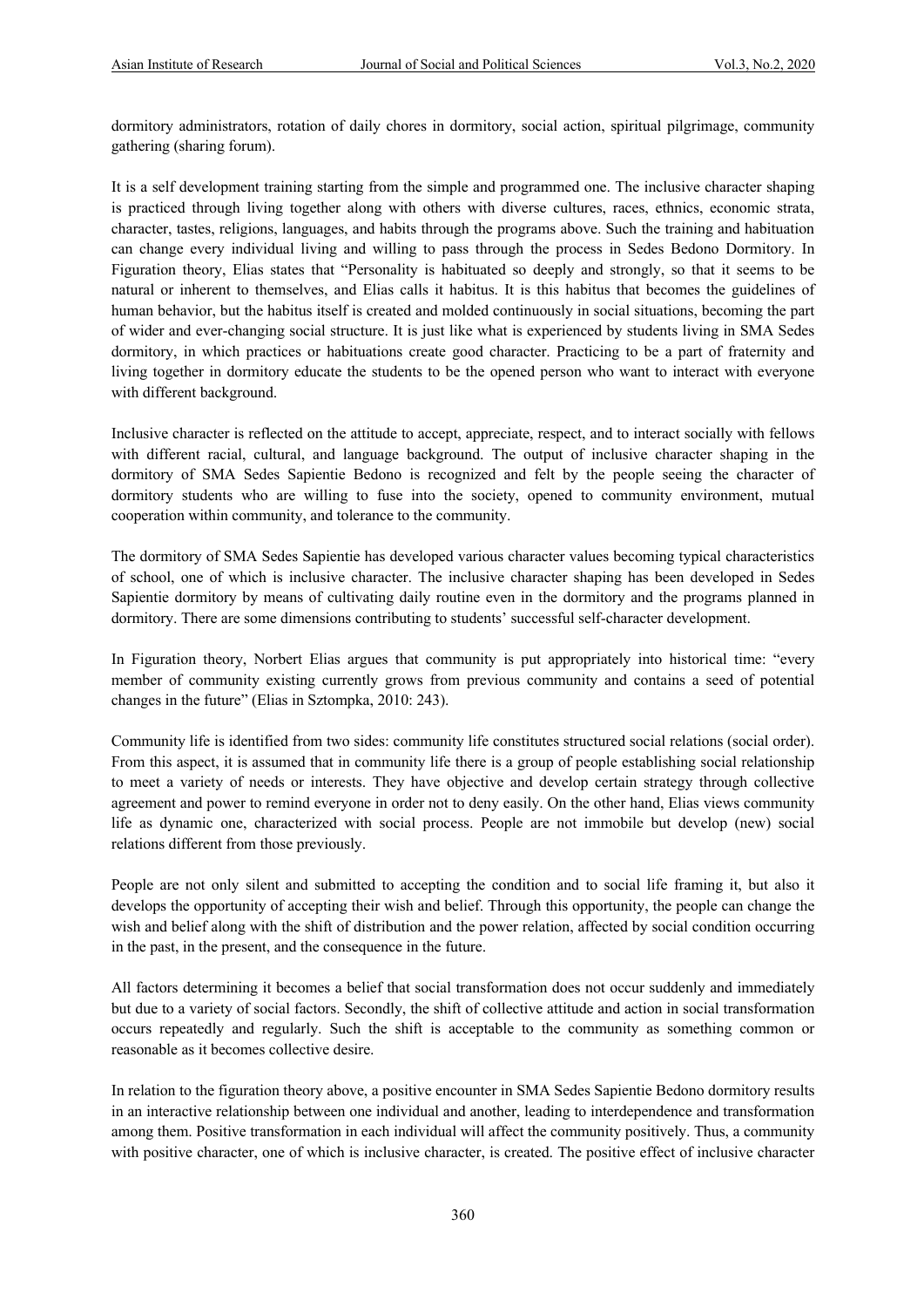shaping in SMA Sedes Sapientie Bedono dormitory is felt strongly by individual students, parents and community.

Generally, the character development in SMA Sedes Sapientie Bedono dormitory conducted by consultant in facilitating students to approach personally the students and to give special direction to the children to create and to have good character, particularly inclusive character. Nevertheless, this shaping process is also helped with teachers, parents and surrounding people. Viewed from social behavior, having lived in dormitory and passed through the process, students experience significant change generally and affect themselves, family, and community environment. It can be seen from the testimony of students who experience behavioral change into the better one. Students tend to be more sensitive to social environment existing surrounding, supple, accepting difference, accepting their fellow friends just the way they are, more independent, the self bravely, opened to different culture, religion, race, class, wealth, and character during living in dormitory. There is a strong fraternity bond between friends.

It applies commonness system and loves social environment and bravery to express their opinion and themselves in the activity existing in the dormitory. In addition, some of students' behavior is common, not indicating the change of behavior into the better one, for example, some students do not want to comply with the dormitory's order, are lazy, and less happy, etc.

The effect of building in Sedes dormitory is also recognized by the parents of students, whose children live in dormitory. They said that the effect of Sedes dormitory construction changes students' behavior into the better one, so that they can think critically, make their own decision (not dependent on parent and environment), are disciplined, establish brotherhood/sisterhood with everyone, are more opened to diversity, and accept the life just the way it is (living simply).

The building and development of inclusive character among the students of Sedes Bedono dormitory is highly affected by Bedono villagers' inclusive character (living adjacently with other with different religions peacefully). This positive contribution affects positively the surrounding people. People admit that 90% of graduates or output of Sedes education become good persons, with good character (friendly, knowing etiquette despite urban people, adapting to the village situation during living in the village, having high solidarity, opened to the community, and willing to interact with the citizen, and participating in societal events) despite less comprehensively. People (community) admit that the presence of Sedes affects very positively the surrounding people; at least it gives Bedono Village good reputation. The presence of Sedes can benefit the people, as it exerts economic effect. Some stalls or small shops emerge around it due to the presence of SMA Sedes, particularly its dormitory. The dwellers of Sedes dormitory are shopping in surrounding stalls and in market. The significant change occurs in Bedono market, as it is visited by Sedes students, moreover on Sunday.

The result of character building in SMA Sedes dormitory affects considerably the surrounding people. The people trading around it admit that Sedes students are shopping without discrimination and they come to all sellers and buy their products. There is fraternity, happy, and peaceful circumstance in Bedono market due to Sedes students' straightforwardness and sincerity who want to greet and to interact with anyone. The presence of Sedes students is considered as making the market peaceful, while it is formerly segmented and it makes the market inclusive and opened to anyone's presence.

The inclusive character shaping in religion-based dormitory in SMA Sedes Sapientie affects socially students, parents, and all members of society not only in Bedono and surrounding but throughout Indonesia.

All students having ever studied in Bedono Dormitory come from many areas, either Java or out of Java Island such as Sumatera, NTT, Papua, and Ambon. Social effect resulting is the fulfilled need for personnel readily catering on all areas.

#### **6. Conclusion**